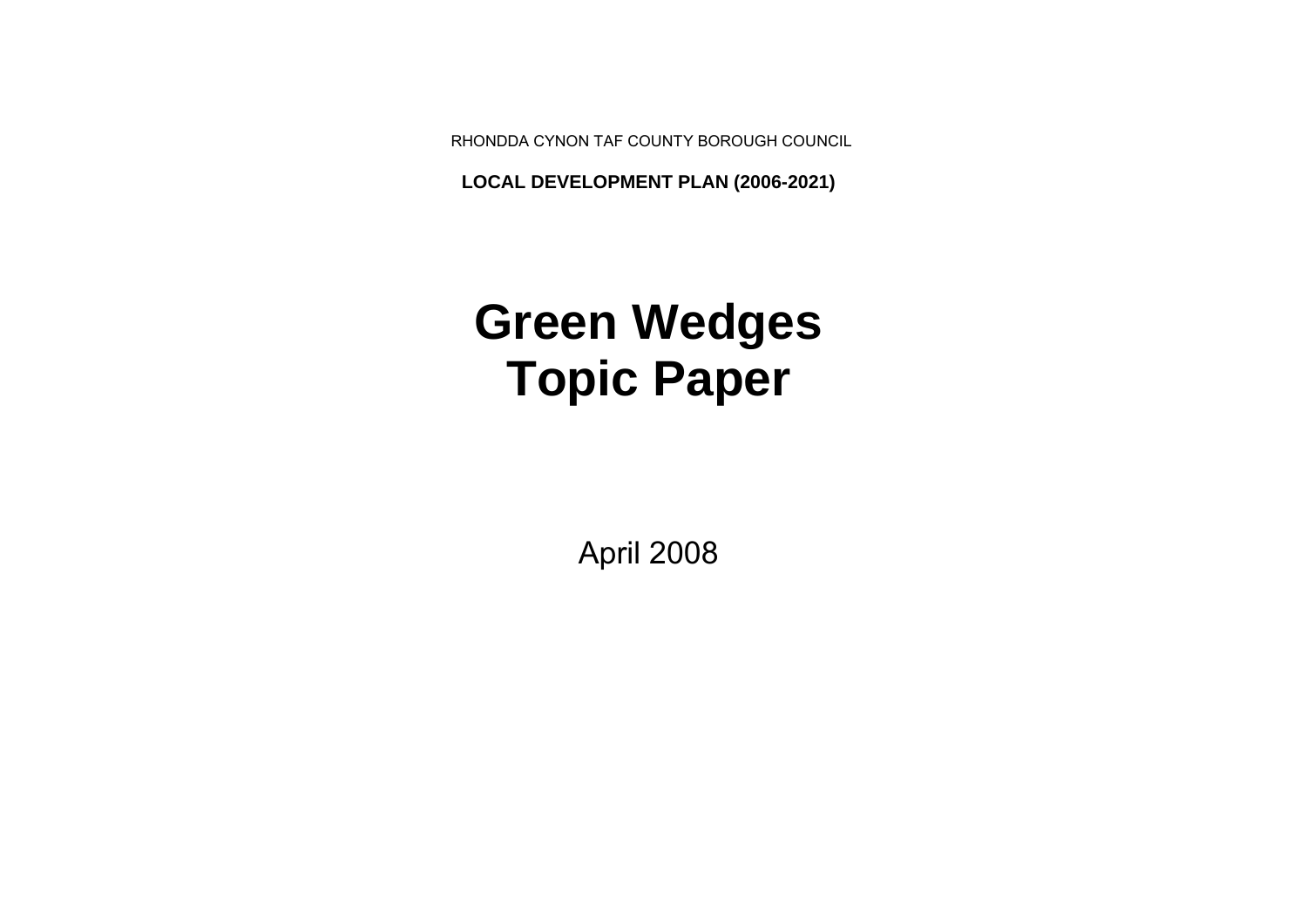# **Contents**

|                                | Page                    |
|--------------------------------|-------------------------|
| Introduction                   | 1                       |
| <b>National Policy Context</b> | 1                       |
| <b>Local Policy Context</b>    | $\overline{\mathbf{4}}$ |
| <b>Issues</b>                  | $6\phantom{1}6$         |
| <b>Preferred Strategy</b>      | 7                       |
| <b>Survey Methodology</b>      | 8                       |
| <b>Result of Survey</b>        | 9                       |
| Draft LDP Policy               | 13                      |
| <b>Further Advice</b>          | 15                      |
| Appendix 1                     | 16                      |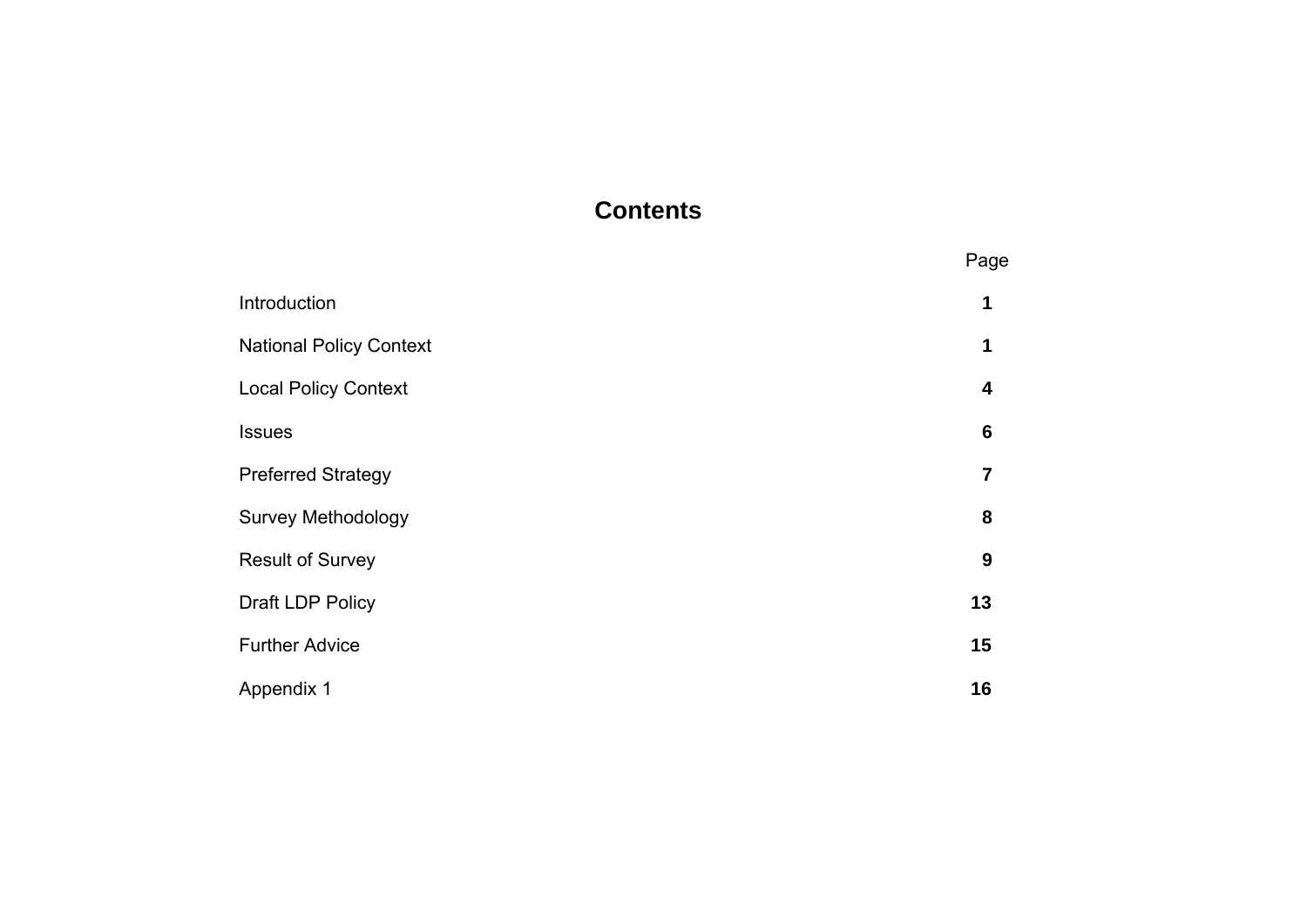#### **BACKGROUND**

In January 2007 the Council issued for public consultation the Local Development Plan: Preferred Strategy. The Strategy was the first stage of the new statutory local development plan (LDP).

The next stage in the plan making process is the production of a deposit draft LDP. In order to ensure the soundness of the emerging LDP and transparency in the plan making process, the Council has produced a series of topic papers.

The topic papers address the main area of policy to be considered in the LDP. **It should be stressed that these papers are a starting point for policy development through the sustainability appraisal process and as the Council's evidence base develops, emerging LDP policy will evolve and be refined.**

## **1. INTRODUCTION**

The purpose of this topic paper is to determine draft policies for green wedge designation in the Local Development Plan (LDP) 2006-2021. By adopting the Local Development Plan process a series of sites and polices will be identified for establishing green wedge designation within and between urban settlements in Rhondda Cynon Taf to prevent coalescence and safeguard the natural environment.

To accomplish this the topic paper will outline:

- **The policy context** for green wedges, including an explanation of national, regional and local policy;
- **Key issues in Rhondda Cynon Taf**, which relate specifically to green wedges;
- **Preferred Strategy**, policy in respect of green wedges, representations to the Strategy and proposed policy response;
- **Survey Methodology** for the designation of green wedges;
- **Results of Field Survey** on the designation of green wedges, and
- **Draft LDP Policy**, which provides a policy context for new green wedge allocations.

# **2. NATIONAL POLICY CONTEXT**

#### *People, Places, Futures – The Wales Spatial Plan (adopted 2004)*

The Wales Spatial Plan provides a framework for the future spatial development of Wales. Rhondda Cynon Taf along with the neighbouring authorities of Cardiff, Bridgend, Merthyr Tydfil, Caerphilly and the Vale of Glamorgan has been identified as part of the South East – Capital Network Zone. The vision for the Capital Network is:

> *"An innovative skilled area offering a high quality of life – international yet distinctively Welsh. It will compete internationally by increasing its global viability through stronger links between the Valleys and the coast and the UK and Europe, helping spread prosperity within the area and benefiting other parts of Wales".*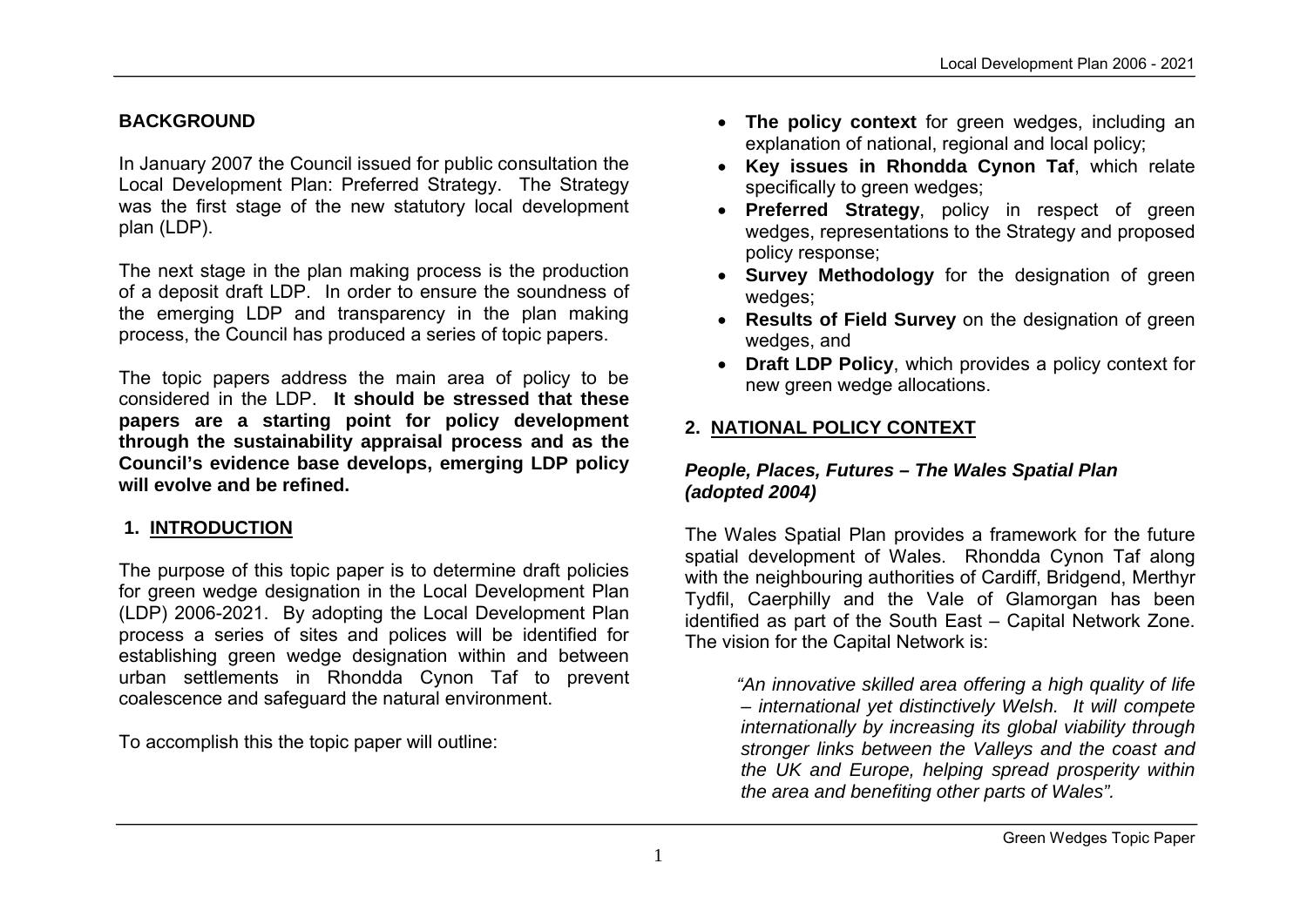Whilst the Spatial Plan may not provide a detailed framework for the development of green wedges in South East Wales it does nevertheless provide a number of clear propositions. These include the following:

- Heightening the attractiveness' for skilled workers by improving quality of life indicators.
- Promote more balanced development to reduce pressures and further maintain quality of life.
- Strengthen the status of the south Wales Valleys as a desirable place to live, work and visit by promoting the regions distinctive communities positioned within a unique and attractive environment.
- A growth in the tourism and leisure industries based upon the areas distinctive heritage, culture and countryside based activities and destinations, all of which have the potential to contribute towards local economic growth and development.

#### *Turning Heads – A Strategy for the Heads of the Valleys 2020 (June 2006)*

Turning Heads – A Strategy for the Heads of the Valleys 2020 as the name suggests, outlines a strategy for regenerating the northern Valley areas of South East Wales. In Rhondda Cynon Taf the strategy area includes Treorchy, Treherbert, Ferndale, Mountain Ash and Aberdare. The objectives of the programme reflect those of the Wales Spatial Plan in seeking to ensure:

- An attractive and well used natural, historic and built environment;
- A vibrant economic landscape offering new opportunities;
- A well educated, skilled and healthier population;
- An appealing and coherent tourism and leisure experience, and
- Public confidence in a shared bright future.

With regards to green wedges, Strategy Programme 2: A Perception Changing Landscape comments as follows:

"We will seek to protect, enhance and manage the natural and semi-natural environment, its resources and its biodiversity".

Strategy Programme 7: Improving Health Through Prevention comments as follows:

"Capitalising on investment in leisure facilities and access to the countryside, we will encourage people to participate in more physical activity".

## *Planning Policy Wales (March 2002)*

Assembly Government Green Wedge policy is embodied in Planning Policy Wales. Supplementary guidance in relation to green wedge policy is contained in Technical Advice Notes 12 and 16. The Planning Policy Wales Companion Guide (2006) relates the guidance to the LDP system, identifying clear statements of national policy that should only be repeated where local circumstances require.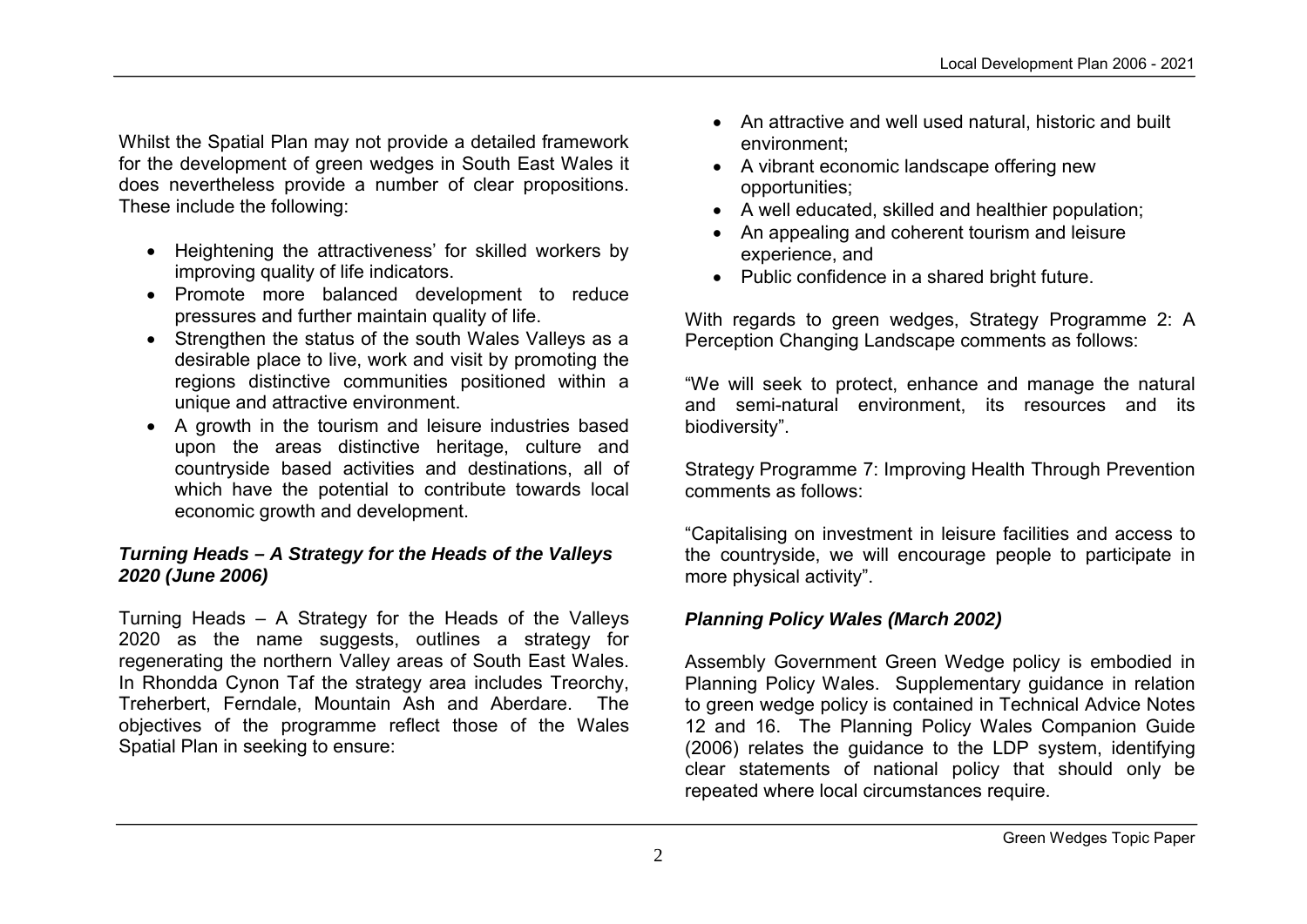The Assembly Governments objectives for the local designation of green wedges is to:

- Promote resource-efficient settlement patterns to minimise rural land take-up;
- Prevent coalescence between neighbouring urban settlements to protect the setting of an area;
- To manage urban form through controlled expansion to assist in safeguarding the countryside from encroachment;
- To retain land for agriculture, forestry and related purposes;
- Maintain landscape and wildlife interests to promote access to the open countryside for outdoor sport and recreation, and
- Assist in urban regeneration by encouraging the recycling of derelict and other urban land.

In order to achieve this the Assembly Government will seek to ensure that:

- Clearly identifiable physical features should be used to establish defensible boundaries on development land suitably located in relation to the existing urban edge and proposed green wedge.
- Factors such as openness, topography and the nature of urban boundaries should be taken into account.
- When considering applications for planning permission in green wedges a presumption against inappropriate development applies, unless it maintains

the openness of the landscape and does not conflict with the purposes of including land within it.

The construction of new buildings in a green wedge is considered inappropriate development unless allocated for the following purposes:

- Justified agricultural and forestry needs;
- Essential facilities for outdoor sport and outdoor recreation, cemeteries, and other uses of land that maintain the openness of the green wedge and do not conflict with the purpose of including land within it;
- Limited extension, alteration or replacement of existing dwellings;
- Limited infilling (in settlements and other development sites identified in the LDP) and affordable housing for local needs under LDP policies, or
- Small scale diversification within farm complexes where this is run as part of the farm business.

The re-use of buildings on a green wedge is not acceptable development provided that:

- The original building is substantial, permanent and capable of conversion without major reconstruction;
- The new use will not have a greater impact on the openness of the green wedge and the purposes of including land within it. Strict control will be exercised over the extension, alteration or any associated use of land for re-used buildings, and
- The building is in keeping with its surroundings.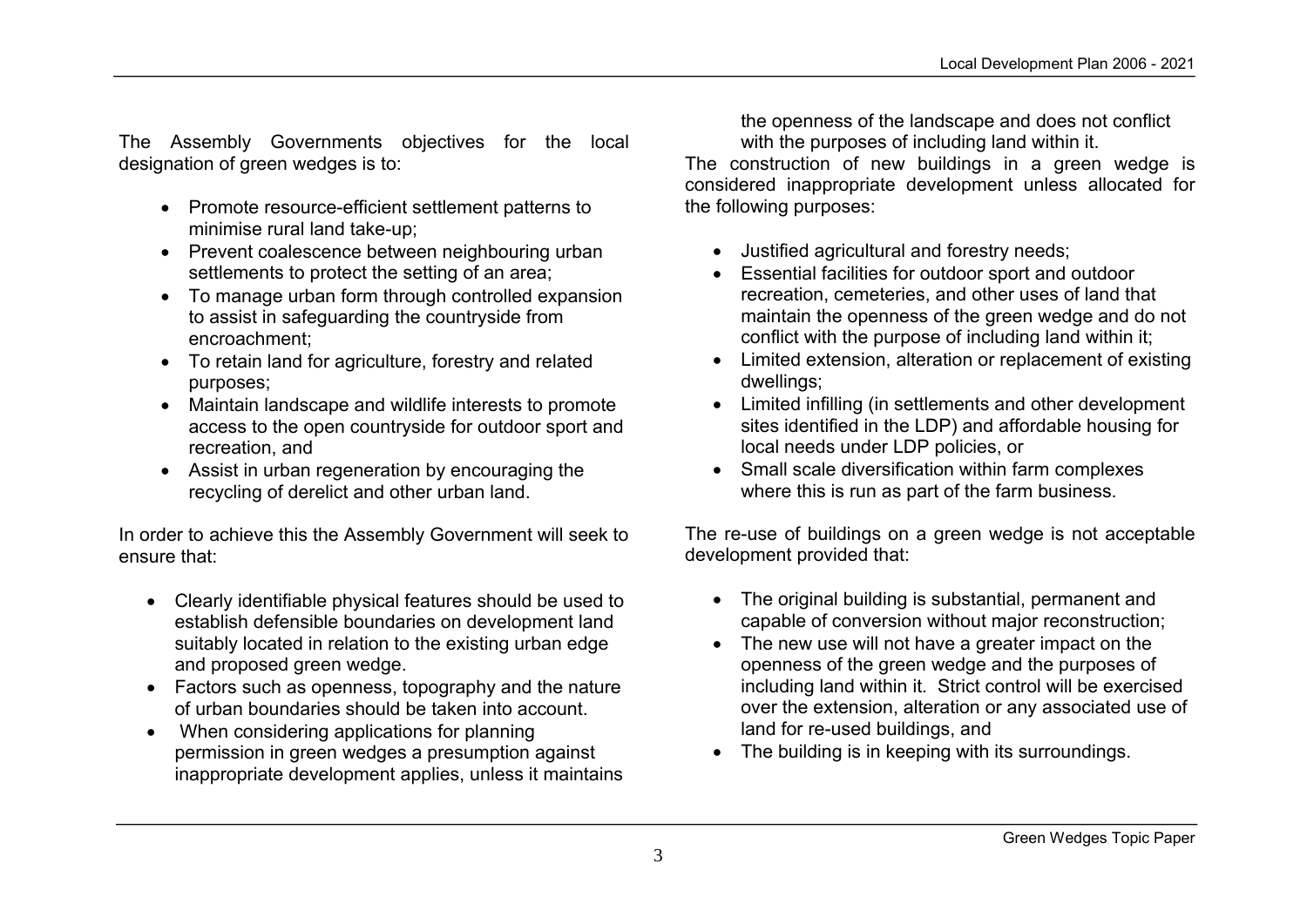#### *Technical Advice Note 12: Design (2002)*

The purpose of this advice note on design is to consider relationships between all elements of the natural and built environment in order to form a landscape that defines the confidence and direction of the Welsh nation and it's culture.

#### *Technical Advice Note 16: Sport and Recreation (1998)*

This technical advice note provides guidance on outdoor recreation in the countryside and nature and landscape conservation.

#### **3. LOCAL POLICY CONTEXT**

#### *A Better Life – Our Community Plan 2001-2014*

A Better Life – Our Community Plan sets out a framework for creating a brighter future for everyone who lives and works in Rhondda Cynon Taf. The plan was developed through the Better Life Consortium, during 2003/2004. The Community Plan identifies 5 key themes under which are a series of local level aims. The key themes are:

- Safer Communities
- Our Living Space
- Our Health and Well Being
- Boosting Our Local Economy
- Learning for Growth

The key themes identified in the Community Plan has been developed into strategies for improving the quality of life in Rhondda Cynon Taf. Green Wedges can be considered as part of the Environmental Improvement Strategy for Rhondda Cynon Taf. The strategy is centred on the following interrelated themes:

- Biodiversity and Rivers
- Waste
- A Cleaner, Safer Environment
- Local Environments
- The Built Environment
- Transport
- Energy, Resource use and Climate Change
- Education and Awareness Training

Of particular relevance to this topic area are two priorities set out under the Local Environments theme. The priorities seek to promote:

- The safe reuse and appropriate development of former industrial or underused land, and
- To improve the quality and attractiveness of our green spaces.

#### *Rhondda Local Plan (1991-2006)*

Policy ENV4 – 'Green Barriers' states that:

In order to prevent the further coalescence of settlements, development that would have an unacceptable impact on the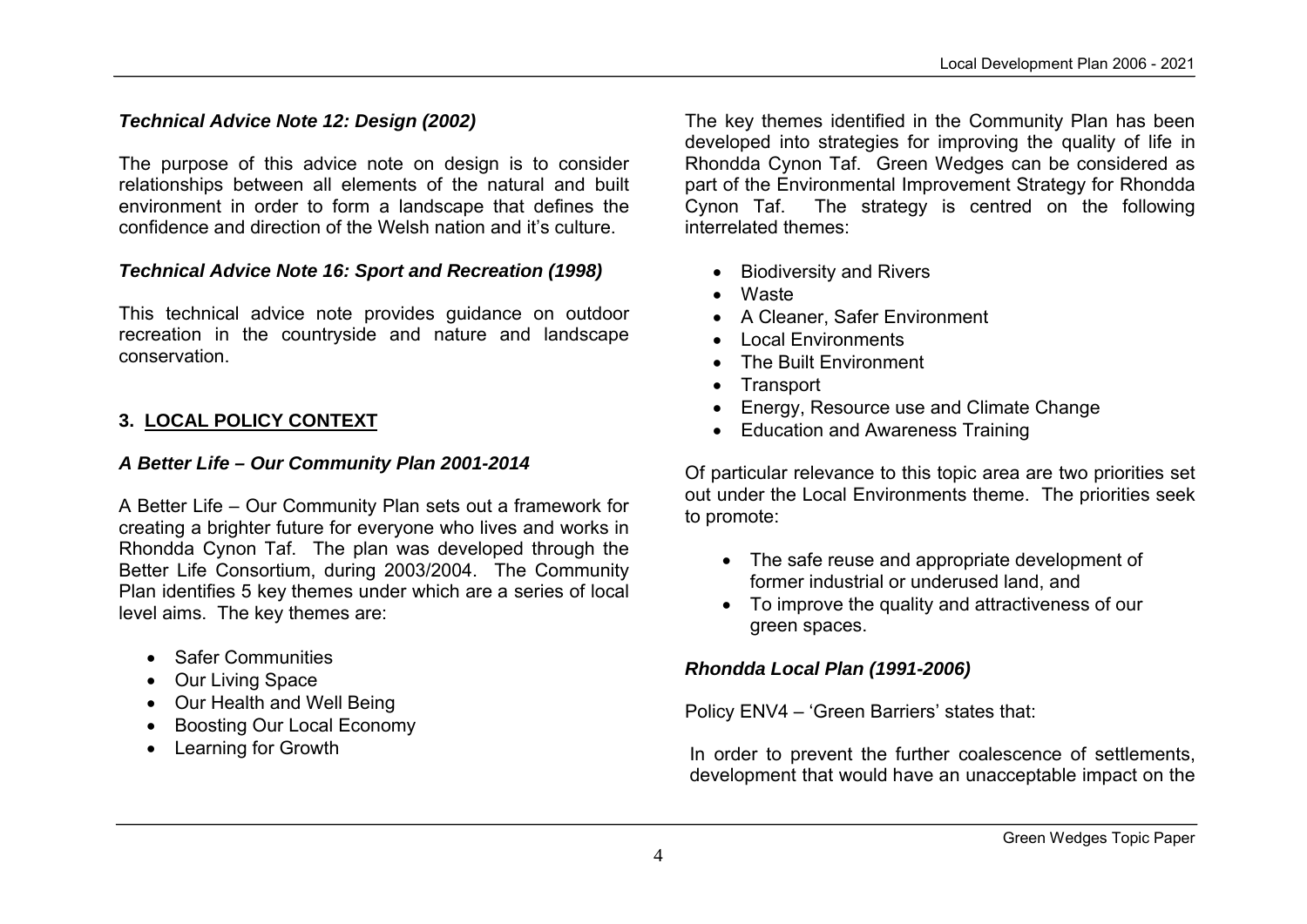openness of the following green barriers will not be permitted:

- 1. Ton Pentre/Ystradfechan;
- 2. Trealaw/Tonypandy/Llwynypia;
- 3. Trebanog/Tonyrefail;
- 4. Porth/Ynyshir;
- 5. Ynhyshir/Wattstown;
- 6. Wattstown/Pontygwaith;
- 7. Penrhys/Tylorstown, and
- 8. Ferndale/Tylorstown.

#### *Cynon Valley Local Plan (1991-2006)*

Proposal ENVP2 – 'Green Wedges' states that:

Green Wedges have been identified in order to prevent coalescence between and within settlements at the following locations:

- 1. Land south of Meirion Street and south west of Waterloo Place, Aberdare;
- 2. Land between the River Cynon and the A4059, Aberdare;
- 3. Aberdare Hospital Grounds;
- 4. Land between Abernant and Cwmbach;
- 5. Land between the A4059 and the railway line, Aberdare;
- 6. Land between Fernhill and Mountain Ash including Victoria Pleasure Park;
- 7. Land north of Pentwyn Avenue, Bryntirion
- 8. Land between the A470 and the railway line, Abercynon, and
- 9. Farm Wood, Abercynon.

Within these areas development will only be permitted which does not prejudice the open nature of the land.

## *Taf Ely Local Plan (1991-2006)*

Policy en4 – 'Avoidance of Coalescence' states that:

The Green Wedges listed have been identified in order to prevent coalescence between and within settlements. Within these areas, development will only be permitted which does not prejudice the open nature of the land:

GW 1 – Gilfach Goch (Hendreforgan)/Tonyrefail (Parc Eirin);

- GW 2 Gilfach Goch (Hendreforgan)/Tonyrefail (Trane Farm);
- GW 3 Tonyrefail (Parc Eirin-Ty'n-y-bryn-Thomastown);
- GW 4 Tonyrefail (Coed Ely);
- GW 5 Edmondstown/Trebanog;
- GW 6 Tonyrefail/Trebanog;
- GW 7 Llanharry (Elms Farm)/Brynsadler;
- GW 8 Pontyclun/Miskin;
- GW 9 Pontyclun/Talbot Green (Coed yr Hendy);
- GW 10 Talbot Green/Ynysyplwm (Talbot Green Golf Course);
- GW 11 Llantrisant/Beddau (Brynteg);
- GW 12 Beddau (Tynant-Yorkdale)/Llantwit Fardre (Woodlands-Crown Hill-Dyhewydd) (Gwaun Miskin-Llest Farm and The Foel);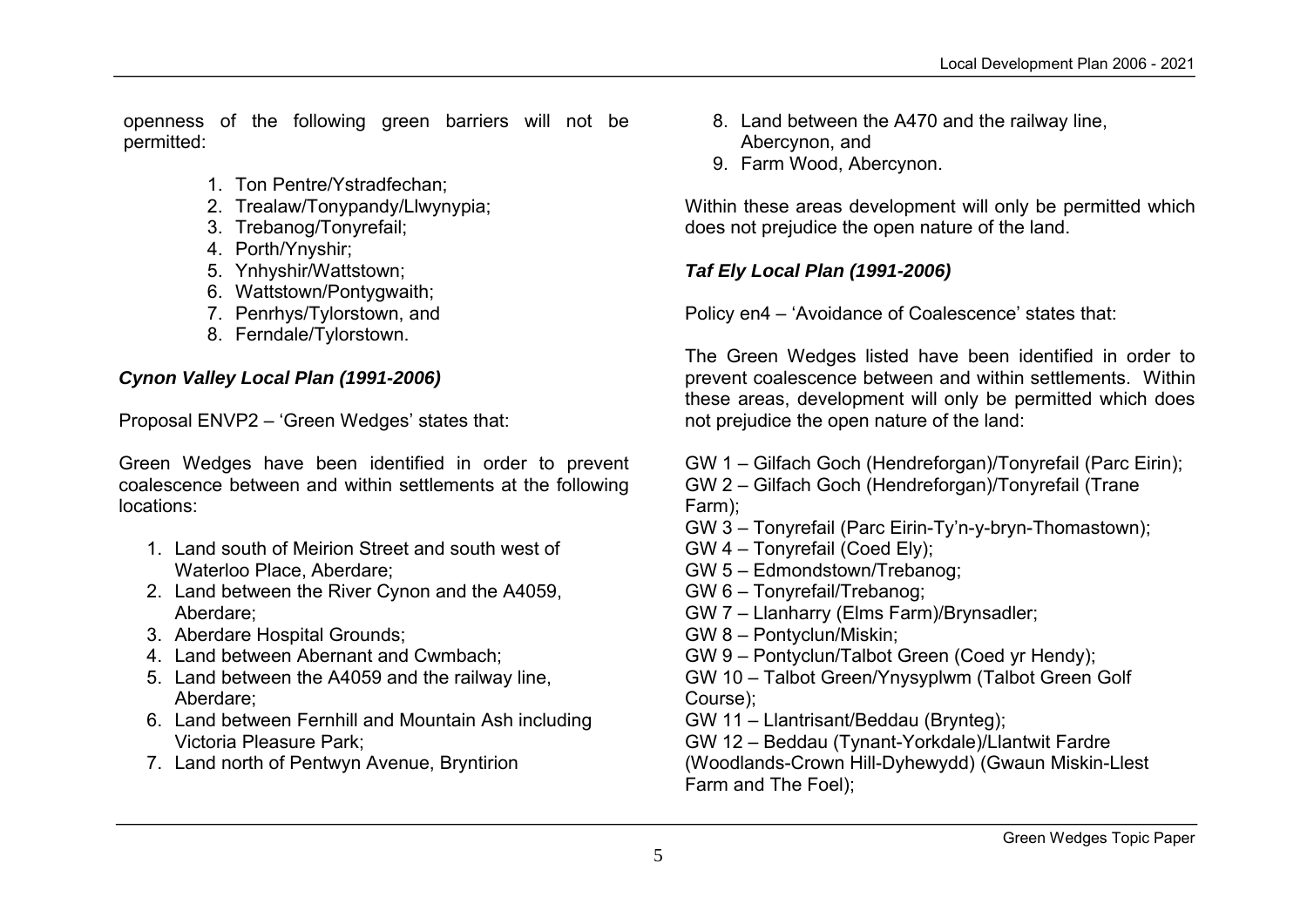GW 13 – Llantwit Fardre (Crown Hill)/Efail Isaf (Parc Dowlais);

- GW 14 Church Village (Station Terrace)/Efail Isaf;
- GW 15 Taffs Well/Glan y Llyn (Taffs Well Park and Spa);

GW 16 – Ty Rhiw/Rhiw'r Dda;

GW 17 – Glan y Llyn/Nantgarw/Rhiw'r Dda;

GW 18 – Taff Vale (Nantgarw)/Caerphilly (Penrhos Cuttings and Beech Farm);

GW 19 – Pontypridd (Glyntaff-The Common)/Graig yr Helfa Farm, and

GW 20 – Pontypridd (Glyncoch)/Ynysybwl (Darren Ddu Road).

## **4. KEY ISSUES IN RHONDDA CYNON TAF**

The key issues to be addressed by the Rhondda Cynon Taf LDP have been identified by making an assessment of the following:

- The results of pre-deposit consultation with key stakeholders;
- The results of the Sustainability Appraisal/Strategic Environmental Assessment Scoping Exercise;
- A review of baseline social, economic environmental information, and
- The responses to the LDP Topic Paper Questionnaire.

The issues identified through this process will directly inform the development of the spatial strategy for the LDP.

# *Pre Deposit Consultation*

The green wedge issues identified are as follows:

- External perception of the borough needs to be improved;
- Need for environmental improvement/protection to support/promote tourism;
- Creating sustainable communities;
- Identity and attractiveness of Rhondda Cynon Taf to residents and investors, and
- Reconsideration of green wedges.

#### *Sustainability Appraisal / Strategic Environmental Assessment*

The Sustainability Appraisal / Strategic Environmental Assessment identified the following Green Wedge issues:

- The topography and water environment of Rhondda Cynon Taf means that large areas of the valley floors are prone to flooding, especially along river frontages where ribbon development has occurred;
- The undulating nature of the topography of the area will guide suitability of locations for development and,
- Decreasing population overall but increase in south.

## *Baseline Information*

Green wedge issues identified are as follows: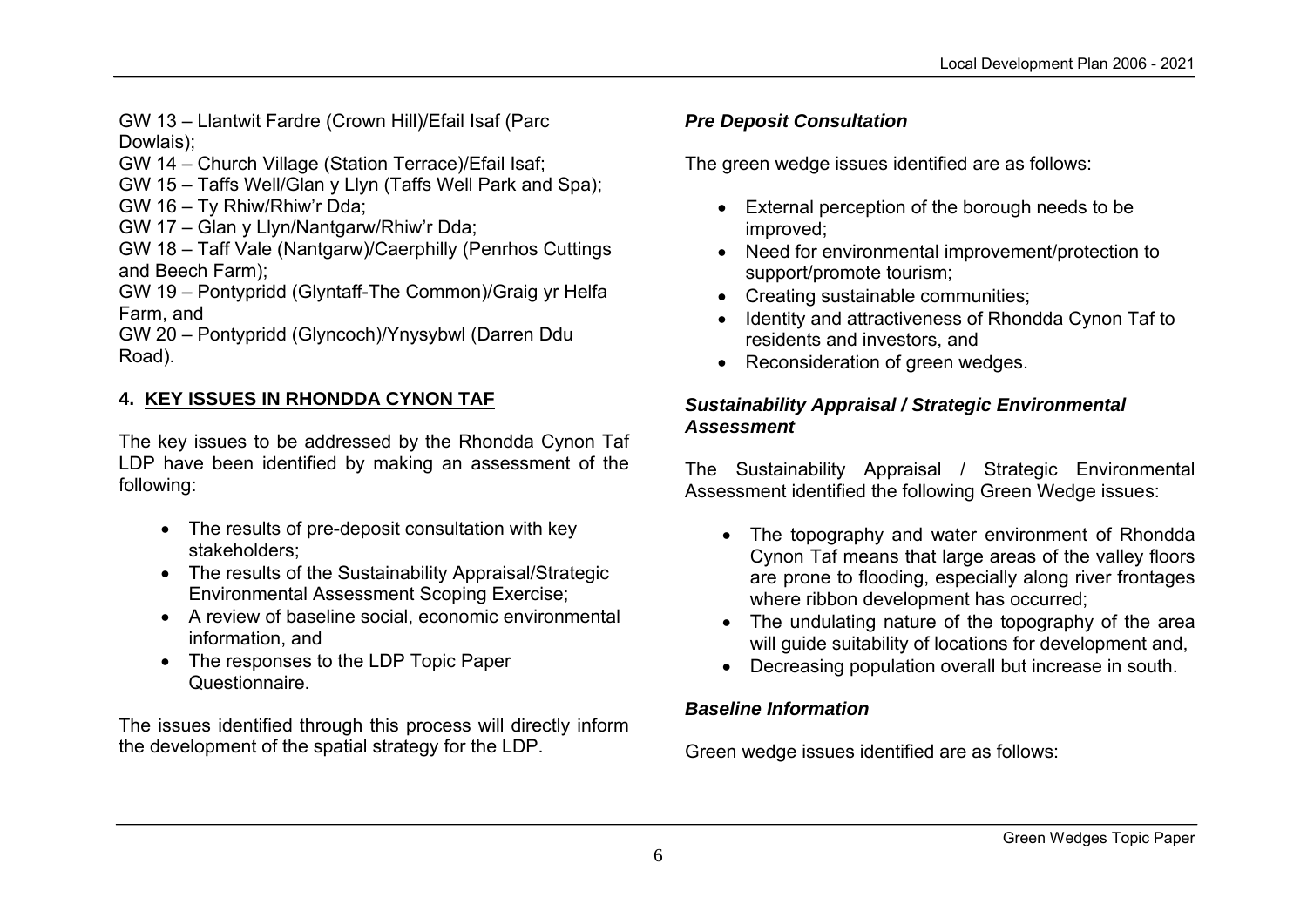- The population projections for South East Wales forecast an overall increase in population by 7.8% between 2003 and 2023;
- The number of households in South East Wales will increase by 18.6% from 583,700 in 2003 to 692,600 in 2023;
- The number of households in Rhondda Cynon Taf is forecast to increase by 16.2% or 17,627 between 2003 and 2023;
- 75% of new housing constructed between 2000-04 took place in the south of the County Borough, and
- Rhondda Cynon Taf has a rich cultural heritage but few sites are statutorily protected.

# **5. PREFERRED STRATEGY**

The preferred strategy provides the following policy framework for the development of green wedges in Rhondda Cynon Taf.

## *Objectives of the Local Development Plan*

Paragraph 4.2 of the Preferred Strategy (January 2007) lists 16 objectives for the LDP. The following objectives are the most relevant to the topic area:

- "Promote and protect the culture and heritage" including landscape, archaeology and language;
- Promote integrated communities, with opportunities for living, working and socialising for all;
- Provide an environment that encourages a healthy and safe lifestyle and promotes well being, and
- Improve, protect and enhance the landscape and countryside".

#### *Development Strategy*

Paragraphs 6.1 – 6.11 of the Preferred Strategy sets out a development strategy for Rhondda Cynon Taf. The strategy area is divided into two distinct parts:

- Northern Strategy Area, and
- Southern Strategy Area.

The Northern Strategy area comprises the key settlements of Tonypandy, Porth, Treorchy, Treherbert, Ferndale, Tylorstown, Mountain Ash and Hirwaun and the principal town of Aberdare. In this area the emphasis is on building sustainable communities and halting the process of depopulation and decline.

The Southern Strategy area includes the principal town of Pontypridd and Llantrisant and key settlements of Tonyrefail and Llanharan. In the south of the County Borough the emphasis is on sustainable growth that benefits Rhondda Cynon Taf as a whole.

The strategy recognises the important role that principal towns and key settlements play in providing services of both local and county importance. Where possible, development will be focused on the principal towns and key settlements of the County Borough in order to support and reinforce the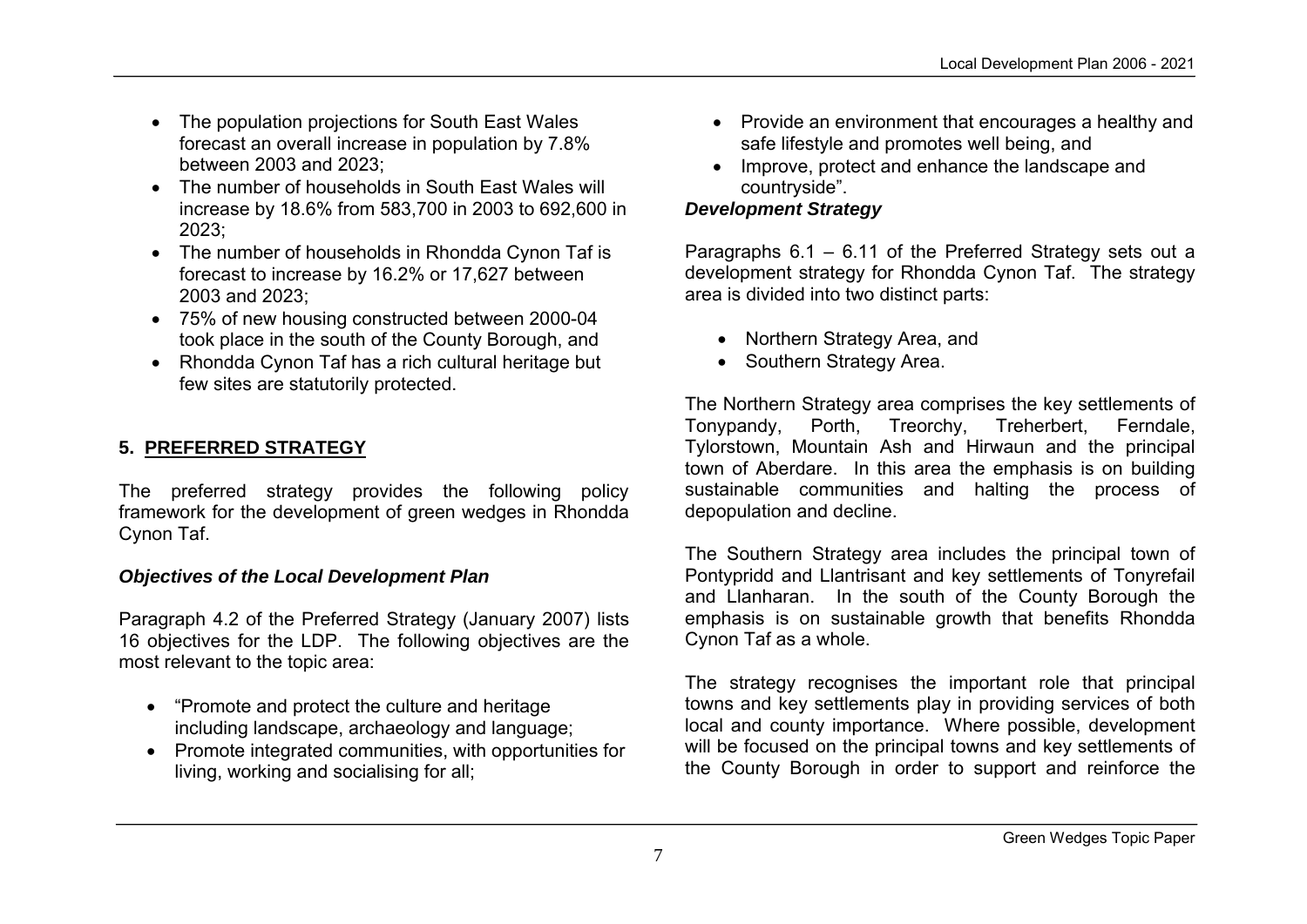important role these centres play as places for social and economic activity.

The Preferred Strategy makes no direct reference to the designation of Green Wedges in Rhondda Cynon Taf. Protection of the built and natural environment has been considered in other topic papers.

#### *Representations to the Preferred Strategy*

No representations were received in respect of Green Wedges.

#### **6. SURVEY METHODOLOGY**

Planning Policy Wales (PPW) provides no specific survey methodology for the designation of Green Wedges. The methodology used to identify Green Wedges must therefore be defined at the local level and Rhondda Cynon Taf Council has subsequently concluded that the purpose of a Green Wedge is to:

- Protect vulnerable undeveloped land;
- Protect urban form:
- Prevent coalescence between and within settlements, and
- Protects open nature of the land.

Green Wedges in Rhondda Cynon Taf will be identified using both desk and field studies:

#### *Desk Study*

A desk study was undertaken to identify the following information:

- Review the existing Green Wedge/Green Barrier designations;
- Assess potential Green Wedges proposed through the candidate site process;
- Identify areas of development pressure;
- Identify development proposals which affect each Green Wedge by considering planning applications and candidate sites, and
- Identify and assess areas of change within or adjacent to each wedge.

The objective of the desk study set to identify those areas of the County Borough subject to significant development pressure and which are not currently designated Green Wedges / Barriers.

#### *Field Study*

Following the identification of areas that meet the criteria for a green wedge, a field study of each wedge was conducted in order to:

- Define the exact boundaries of each wedge, and
- Identify the landscape characteristics, features and development in each wedge.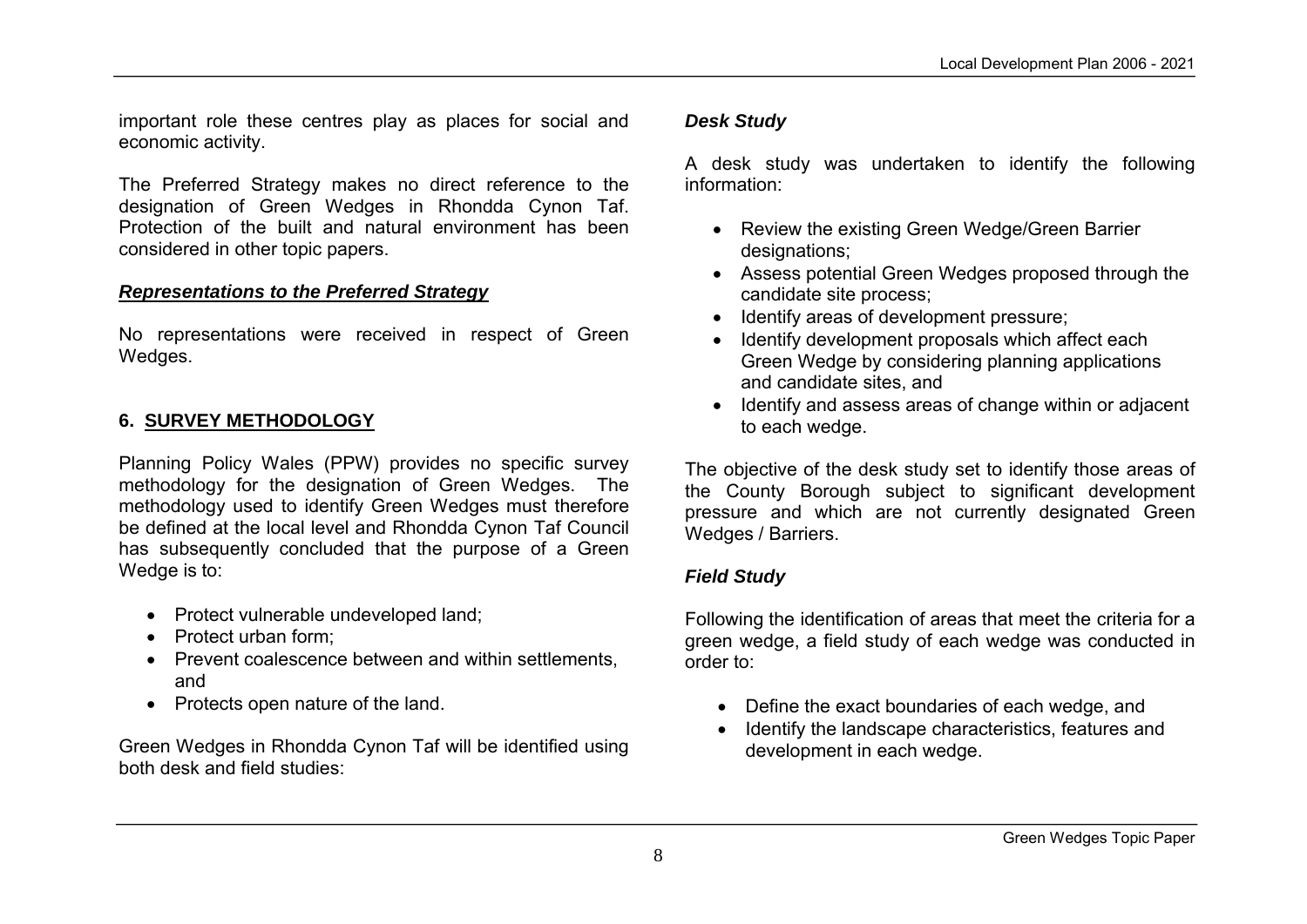The objective of the field study was to ensure that boundaries were sustainable to make sure each wedge only contained land that is necessary to keep open and visible on the ground. In most cases identifiable physical features were used to ensure that defensible boundaries clearly marked the edge of urban settlements and the commencement of open countryside in the wedge.

## **7. RESULTS OF SURVEY**

The initial results of the desk study indicated that there are a number of areas within Rhondda Cynon Taf which are not designated as Green Wedges / Barriers but which are nevertheless under significant development pressure. The areas included:

- Penywaun and Cwmdare / Trecynon;
- Penrhys / Llwynypia;
- North of Tonvrefail:
- Efail Isaf and Llantwit Fardre, and
- Llanharan, Llanharry and Pontyclun
- $\bullet$

The survey assessed existing green wedges / barriers and areas of development pressure to determine if the designation of these areas of land in the emerging local development plan would:

- Protect vulnerable undeveloped land;
- Protect urban form:
- Prevent coalescence between and within settlements, and

• Protects open nature of the land.

The results of this assessment process are contained in tables  $1 - 4$ .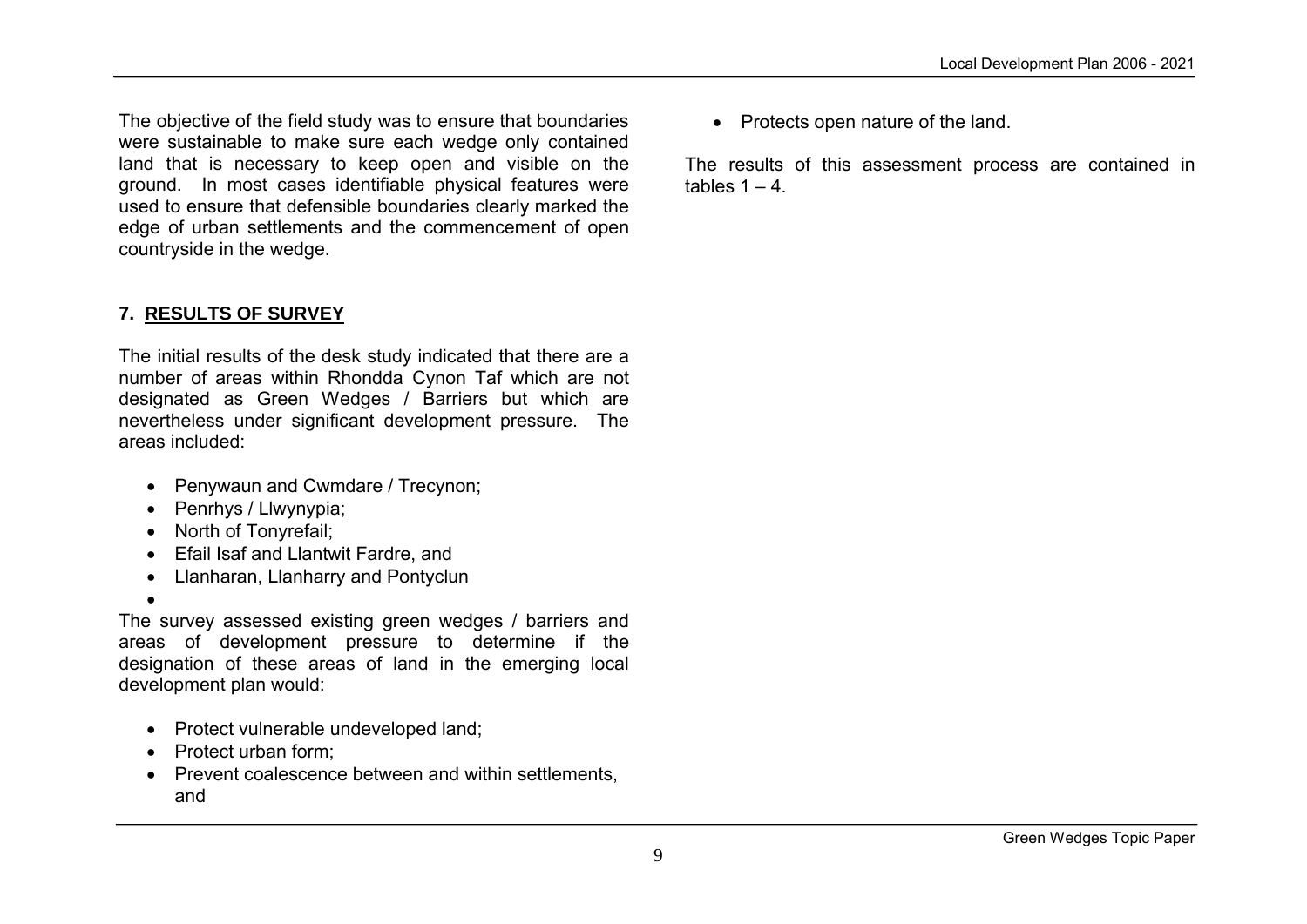TABLE 1: An Assessment of Existing Green Wedge Allocations in the adopted **Rhondda Local Plan**

TABLE 2: An Assessment of Existing Green Wedge Allocations in the adopted **Cynon Valley Local Plan**

|                                       | PURPOSE OF GREEN WEDGES IN THE RHONDDA |                |                |                |                                         | PURPOSE OF GREEN WEDGES IN THE CYNON VALLEY |                |                |                |
|---------------------------------------|----------------------------------------|----------------|----------------|----------------|-----------------------------------------|---------------------------------------------|----------------|----------------|----------------|
| <b>GREEN</b>                          | <b>Protect</b>                         | <b>Protect</b> | <b>Prevent</b> | <b>Protect</b> | <b>GREEN</b>                            | <b>Protect</b>                              | <b>Protect</b> | <b>Prevent</b> | <b>Protect</b> |
| <b>WEDGES</b>                         | vulnerable                             | urban          | coalescence    | open           | <b>WEDGES</b>                           | vulnerable                                  | urban          | coalescence    | open           |
|                                       | undeveloped                            | form           | between        | nature         |                                         | undeveloped                                 | form           | between        | nature of      |
|                                       | land                                   |                | and within     | of the         |                                         | land                                        |                | and within     | the land       |
|                                       |                                        |                | settlements    | land           |                                         |                                             |                | settlements    |                |
| Ton Pentre/<br>Ystradfechan           |                                        |                | п              |                | Meirion<br>Street /<br>Waterloo         |                                             |                |                |                |
|                                       |                                        |                |                |                | Place                                   |                                             |                |                |                |
| Trealaw /<br>Tonypandy /<br>Llwynypia |                                        |                |                | ■              | <b>River</b><br>Cynon /                 | $\blacksquare$                              |                |                |                |
| Trebanog /<br>Tonyrefail              | п                                      | п              | п              | ■              | A4059<br>Aberdare                       |                                             |                |                | п              |
| Porth /<br>Ynyshir                    | $\blacksquare$                         |                |                |                | Hospital<br>Abernant /                  |                                             |                |                |                |
| Ynyshir /<br>Wattstown                | $\blacksquare$                         |                |                |                | Cwmbach                                 | п                                           |                |                | $\blacksquare$ |
| Wattstown /<br>Pontygwaith            |                                        |                |                | п              | A4059/<br>Aberdare<br>Railway           |                                             |                |                | $\blacksquare$ |
| Penrhys /<br>Tylorstown               |                                        | п              | п              |                | Fernhill /<br>Mountain<br>Ash           |                                             | п              | п              | п              |
| Ferndale /<br>Tylorstown              | $\blacksquare$                         |                |                |                | Pentwyn<br>Avenue,<br><b>Bryntirion</b> |                                             |                |                |                |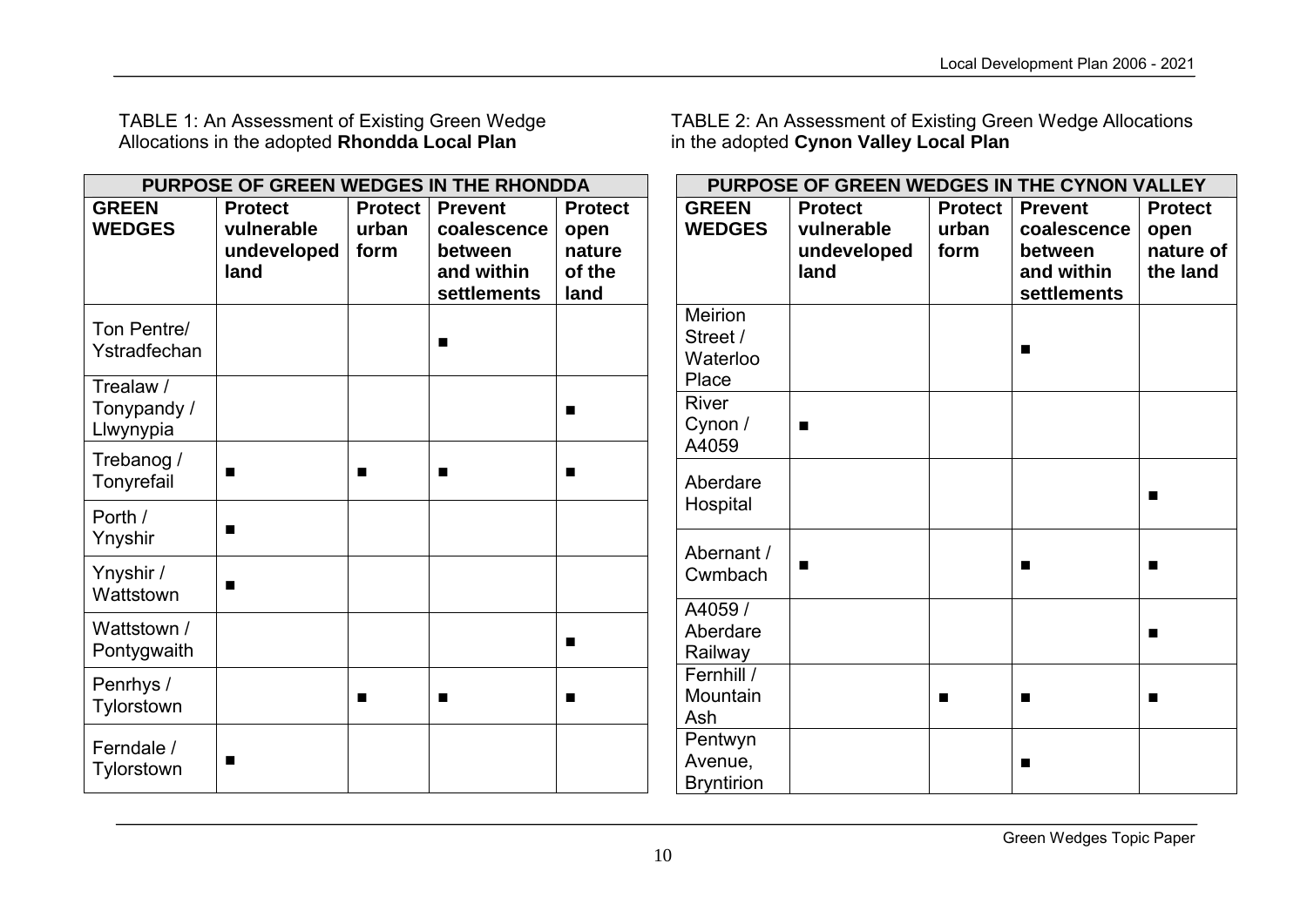| A470/<br>Abercynon<br>Railway |  |  |
|-------------------------------|--|--|
| Farm Wood,<br>Abercynon       |  |  |

TABLE 3: An Assessment of Existing Green Wedge Allocations in the adopted **Taf Ely Local Plan**

| PURPOSE OF GREEN WEDGES IN TAF ELY |                |                |                |                |  |  |
|------------------------------------|----------------|----------------|----------------|----------------|--|--|
| <b>GREEN</b>                       | <b>Protect</b> | <b>Protect</b> | <b>Prevent</b> | <b>Protect</b> |  |  |
| <b>WEDGES</b>                      | vulnerable     | urban          | coalescence    | open           |  |  |
|                                    | undeveloped    | form           | between        | nature         |  |  |
|                                    | land           |                | and within     | of the         |  |  |
|                                    |                |                | settlements    | land           |  |  |
| Gilfach Goch /                     |                |                |                |                |  |  |
| Tonyrefail                         |                |                |                |                |  |  |
| (Parc Eirin)                       |                |                |                |                |  |  |
| Gilfach Goch /                     |                |                |                |                |  |  |
| Tonyrefail                         |                |                | ■              |                |  |  |
| Trane Farm)                        |                |                |                |                |  |  |
|                                    |                |                |                |                |  |  |
| Tonyrefail                         |                |                |                |                |  |  |
|                                    |                |                |                |                |  |  |
| Tonyrefail                         |                |                |                |                |  |  |
| (Coed Ely)                         | ٠              |                |                |                |  |  |
|                                    |                |                |                |                |  |  |
| Edmondstown /                      |                |                |                |                |  |  |
| Trebanog                           | ш              |                |                |                |  |  |
|                                    |                |                |                |                |  |  |

| Tonyrefail /<br>Trebanog                  |   | ٠ | ш | ٠              |
|-------------------------------------------|---|---|---|----------------|
| Llanharry /<br><b>Brynsadler</b>          | п |   | ■ | $\blacksquare$ |
| Pontyclun /<br><b>Miskin</b>              | ■ |   |   |                |
| Pontyclun /<br>Talbot<br>Green            | п |   |   |                |
| <b>Talbot</b><br>Green /<br>Ynysyplwm     |   |   |   | ■              |
| Llantrisant /<br><b>Beddau</b>            |   |   |   |                |
| Beddau /<br>Llantwit<br>Fardre            |   | ■ | ■ | ■              |
| Llantwit<br>Fardre /<br><b>Efail Isaf</b> |   |   |   |                |
| Church<br>Village /<br><b>Efail Isaf</b>  | п | ■ | ■ |                |
| Taffs Well /<br>Glan y Llyn               |   |   |   | ■              |
| Ty Rhiw /<br>Rhiw'r Dda                   | ■ |   |   |                |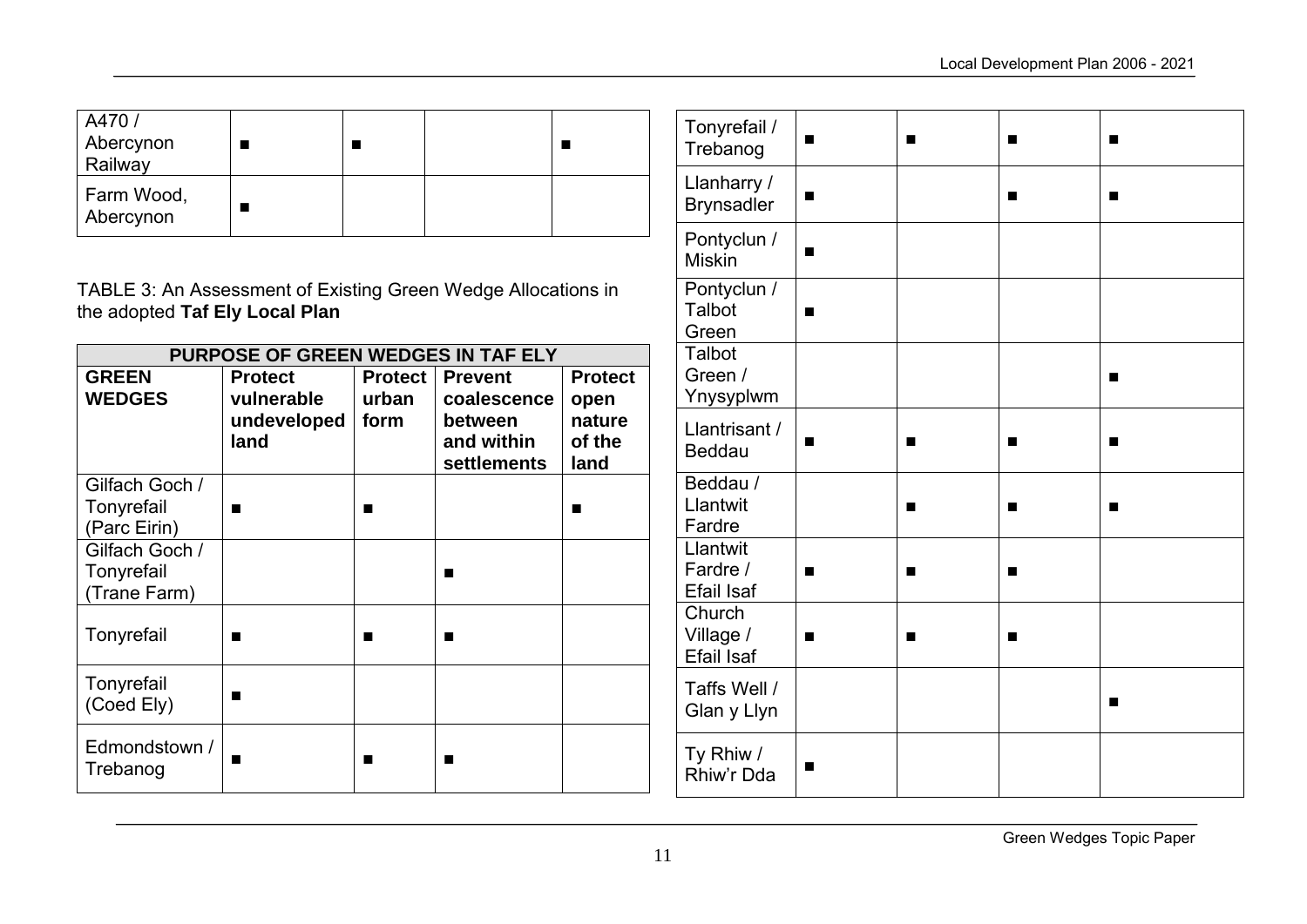| Glan y<br>Llyn /<br>Nantgarw<br>/ Rhiw'r<br>Dda |  |  |
|-------------------------------------------------|--|--|
| Taff Vale /<br>Caerphilly                       |  |  |
| Pontypridd<br>/ Graig yr<br>Helfa<br>Farm       |  |  |
| Pontypridd<br>/ Ynysybwl                        |  |  |

TABLE 4: An Assessment of Areas of Development Pressure

| AN ASSESSMENT OF AREAS OF DEVELOPMENT PRESSURE |                                                     |                                 |                                                                       |                                                 |  |  |  |
|------------------------------------------------|-----------------------------------------------------|---------------------------------|-----------------------------------------------------------------------|-------------------------------------------------|--|--|--|
| <b>GREEN</b><br><b>WEDGES</b>                  | <b>Protect</b><br>vulnerable<br>undeveloped<br>land | <b>Protect</b><br>urban<br>form | <b>Prevent</b><br>coalescence<br>between and<br>within<br>settlements | <b>Protect</b><br>open<br>nature of<br>the land |  |  |  |
| Penywaun<br>and<br>Cwmdare /<br>Trecynon       |                                                     |                                 |                                                                       |                                                 |  |  |  |
| Penrhys /<br>Llwynypia                         |                                                     |                                 | п                                                                     | ■                                               |  |  |  |
| North of<br>Tonyrefail                         | ■                                                   |                                 | ▄                                                                     |                                                 |  |  |  |
| <b>Efail Isaf</b><br>and<br>Llantwit<br>Fardre | ■                                                   |                                 | ■                                                                     |                                                 |  |  |  |
| Llanharan,<br>Llanharry<br>and<br>Pontyclun    | ▬                                                   |                                 | ■                                                                     |                                                 |  |  |  |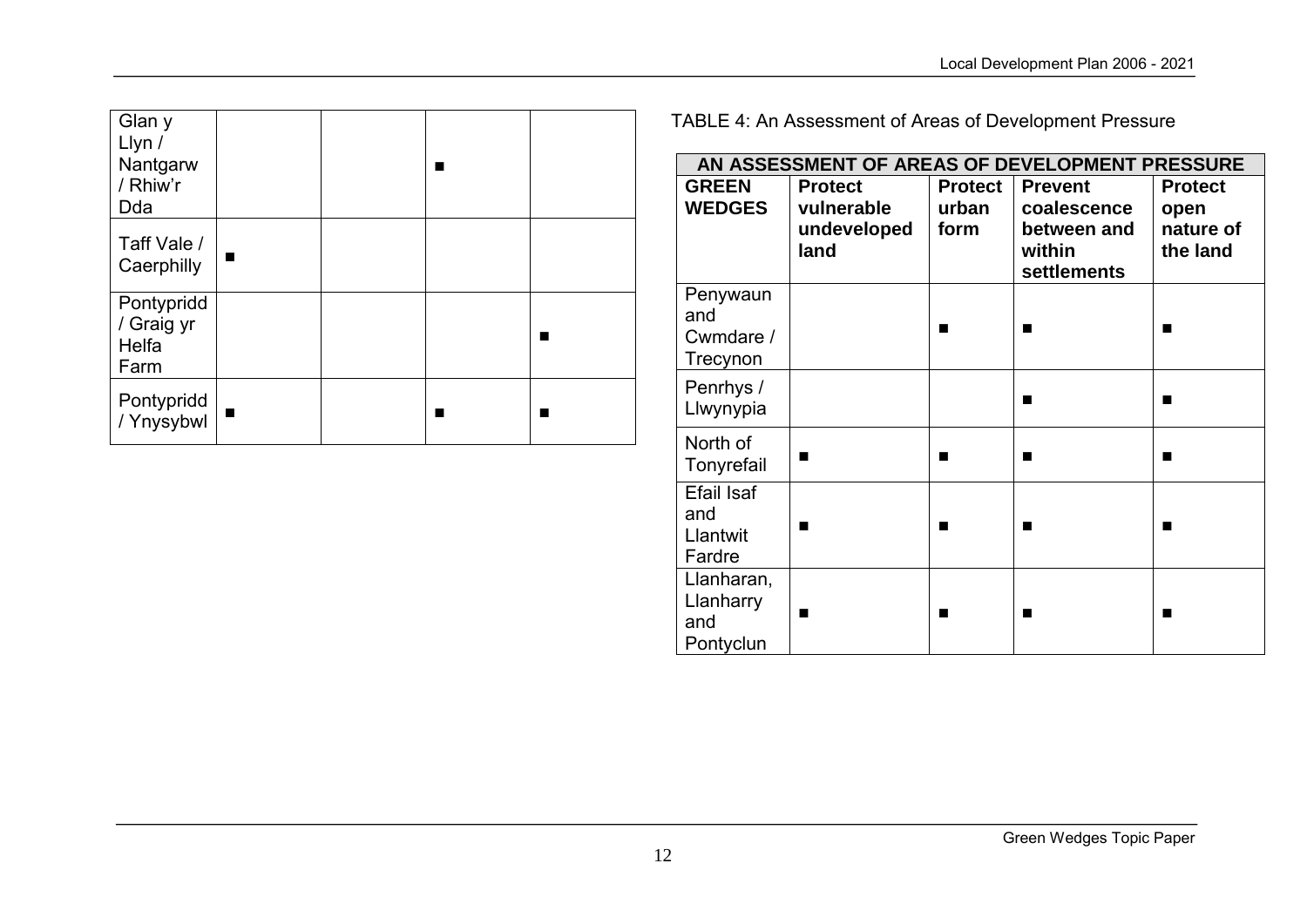The results of the desk assessment indicated that of the 42 areas assessed, 20 fulfil 2 or more of the objectives of the Green Wedge designation.

A field assessment was undertaken in order to define the boundaries of each and identify the characteristics of each wedge. For ease of survey the 20 areas identified were grouped into the following sites:

- Land north of Tonyrefail (Trane Farm, Cae'r-lan Farm) and Penrhiwfer (Mynydd y Gilfach);
- Land between Penrhys (including Penrhys Cemetery) and Tylorstown;
- Land between Penrhys and Llwynypia;
- Land between Abernant (including Abernant Golf Course) and Cwmbach;
- Land between Fernhill and Mountain Ash, including Victoria Pleasure Park;
- Land north-east of Coed y Cwm and Grover's Field (Abercynon);
- Land between Penywaun and Cwmdare / Trecynon;
- Land between Gilfach Goch / Hendreforgan and Parc Eirin (Tonyrefail);
- Land between Parc Eirin (Tonyrefail) and Ty'n y Bryn / Gelli Seren (Tonyrefail);
- Land between Llanharan, Llanharry and Pontyclun;
- Land between Llantrisant and Beddau (Brynteg);
- Land between Beddau / Tynant and Llantwit Fardre (Crown Hill) / Church Village;
- Land between Efail Isaf and Llantwit Fardre:
- Land between Glyncoch and Ynysybwl.

Full details of the findings of the desk and field survey are contained in Appendix 1.

## **8. DRAFT LDP POLICY**

#### AREA WIDE POLICY

The planning systems objectives for a green wedge is:

- To manage urban form and protect open land within and between settlements, and
- To maintain local distinctiveness by avoiding coalescence of settlements.

In order to achieve this it will be necessary to ensure that:

- Derelict and other urban land is considered in relation to greenfield sites;
- Identifiable physical features are used to establish defensible boundaries, and
- Inappropriate development is prevented on a green wedge to maintain its openness.

Development pressure in Rhondda Cynon Taf varies significantly in northern and southern parts of the County Borough. The 'Key Issues' Chapter of the LDP outlines the variations for green wedges in terms of population growth, residential development and protection of the County Boroughs rich cultural heritage that need to be addressed if individual communities are set to flourish in Rhondda Cynon Taf.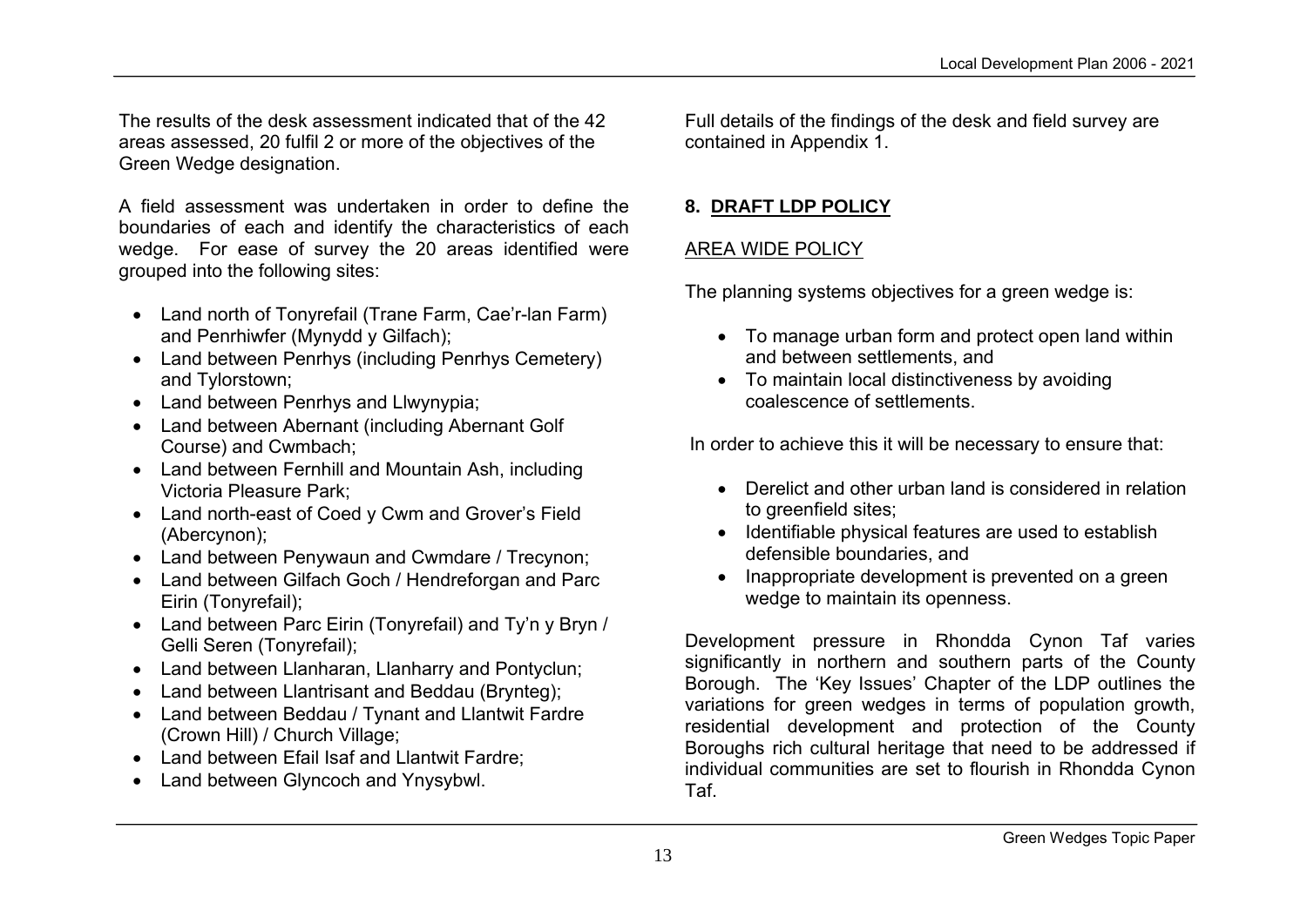The policy framework contained in the LDP will ensure the provision of appropriate green wedge allocations that meets the needs of existing and future residents of Rhondda Cynon Taf.

#### **Policy GW 1 – Green Wedges**

**Green wedges have been identified in order to prevent coalescence between and within settlements at the following locations:**

- **i) Land north of Tonyrefail (Trane Farm, Cae'r-lan Farm) and Penrhiwfer (Mynydd y Gilfach)**
- **ii) Land between Penrhys (including Penrhys Cemetery) and Tylorstown**
- **iii) Land between Penrhys and Llwynypia**
- **iv) Land between Abernant (including Abernant Golf Course) and Cwmbach**
- **v) Land between Fernhill and Mountain Ash, including Victoria Pleasure Park**
- **vi) Land north-east of Coed y Cwm and Grover's Field (Abercynon)**
- **vii) Land between Penywaun and Cwmdare / Trecynon**
- **viii) Land between Gilfach Goch / Hendreforgan and Parc Eirin (Tonyrefail)**
- **ix) Land between Parc Eirin (Tonyrefail) and Ty'n y Bryn / Gelli Seren (Tonyrefail)**
- **x) Land between Llanharan, Llanharry and Pontyclun**
- **xi) Land between Llantrisant and Beddau (Brynteg)**
- **xii) Land between Beddau / Tynant and Llantwit Fardre (Crown Hill) / Church Village**
- **xiii) Land between Efail Isaf and Llantwit Fardre**
- **xiv) Land between Glyncoch and Ynysybwl**

#### **Within these areas development, which prejudices the open nature of the land, will not be permitted.**

Land on the urban fringe of many of the settlements in Rhondda Cynon Taf is vulnerable to speculative development proposal. The spread of development into the countryside can result in urbanisation of rural areas, incremental loss of important green space, coalescence of settlements and have a detrimental effect upon agriculture, the landscape and amenity value of land and the identity of settlements.

Although other policies in the plan are aimed at restricting development in the countryside, it is considered necessary to provide additional protection to areas of important and vulnerable open land by restricting development on the urban fringe and between settlements. Each of the Green Wedges has been identified following consideration of factors such as development pressure, urban form and the potential for coalescence of settlements.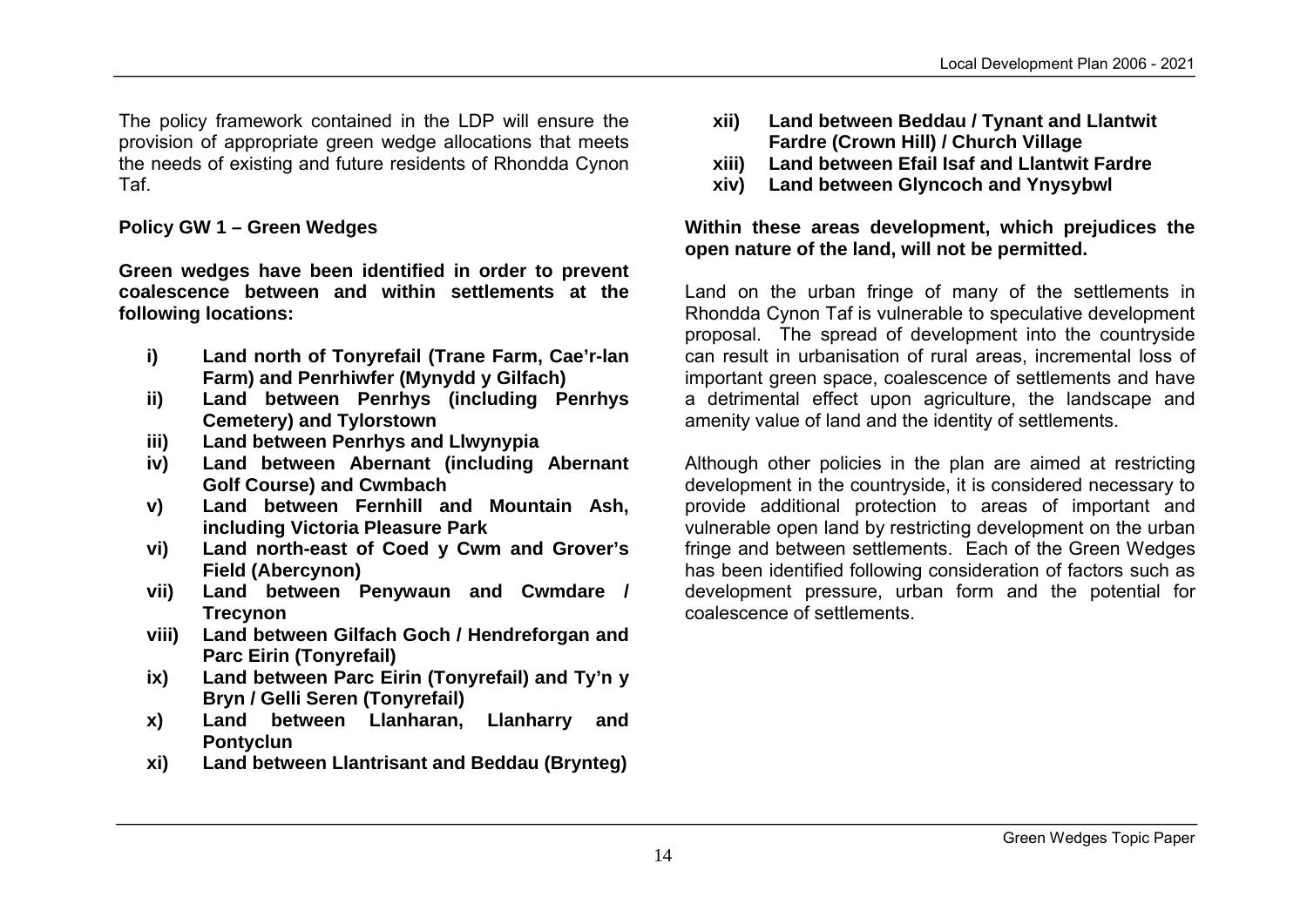## **9. FURTHER ADVICE**

If you require any further advice or assistance in respect this or other LDP documents or wish to be placed on the Council's consultation database please contact a member of the Local Development Plan Team at:

Development & Regeneration Unit, Rhondda Cynon Taf County Borough Council, Floor 5, Unit 3, Ty Pennant, Catherine Street, Pontypridd CF37 2TB

Email: LDP@rhondda-cynon-taf.gov.uk

Telephone: 01443 495193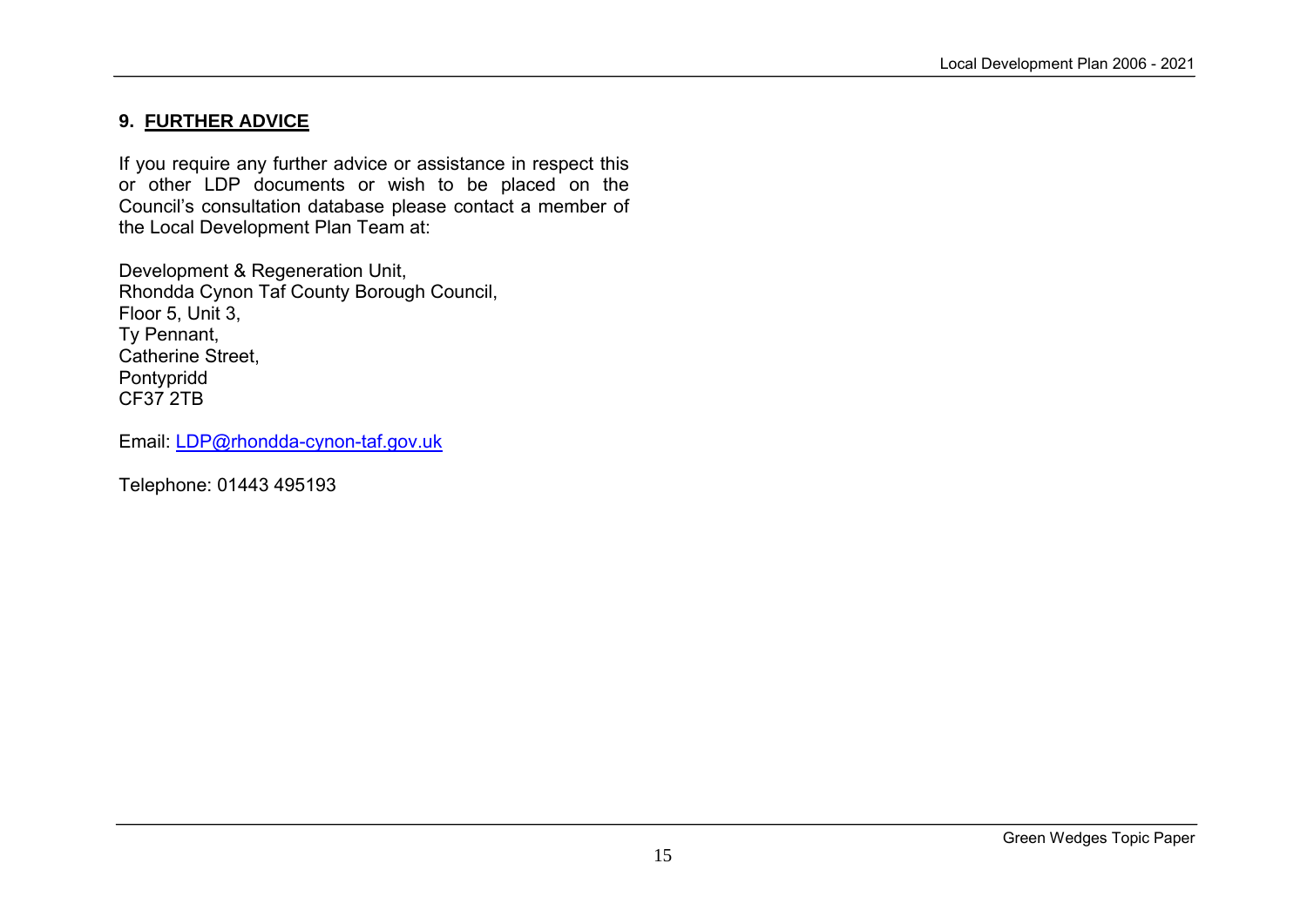## **APPENDIX 1: RESULTS OF DESK AND FIELD SURVEY**

#### **LAND NORTH OF TONYREFAIL (TRANE FARM, CAE'R-LAN FARM) AND PENRHIWFER (MYNYDD Y GILFACH)**

#### **Location**

The A4233 Trebanog Road in the east and Edmondstown Road in the north define the Green Wedge boundary. The rural/urban fringe in the south and west is less defined, but abuts the proposed housing allocation of Trane Farm in the south and a tributary to the Nant Erin River in the west.

## **General Description**

Penrhiwfer Road dissects the wedge vertically. Collenna Road and Llantrisant Road connecting Trebanog to Tonyrefail further divide the eastern section of the Green Wedge. A playing field to the rear of properties in Rhiwgarn, along with a sports pitch east of Trebanog Road are the 2 sites of recreation on the wedge.

## **Landscape Characteristics within the Green Wedge**

The Green Wedge is a largely open, greenfield valley that essentially serves as a natural buffer between the settlements of Edmondstown, Trebanog and Tonyrefail. Land west of Trebanog Road has truncated spurs on the valley side that slope steeply to a narrow and partially forested valley floor. Low-lying greenfield land east of Trebanog Road is undulating and obscured by vegetation.

## **Ribbon and Sporadic Development**

There is no ribbon or sporadic development in this Green Wedge.

## **Planning History**

The Council has received planning applications in respect of residential development on the Green Wedge. There is further development pressure on the boundaries of the wedge, with an application for large-scale residential development.

## **Candidate Sites**

Approximately twelve candidate sites were submitted to the Council for residential development on the Green Wedge. Further candidate sites surround the wedge emphasising great development pressure in the region.

#### **Development Pressure**

Additional support has been given to the Green Wedge by designating the valley floor and sides a Site of Special Scientific Interest (SSSI) and Site of Importance for Nature and Conservation (SINC).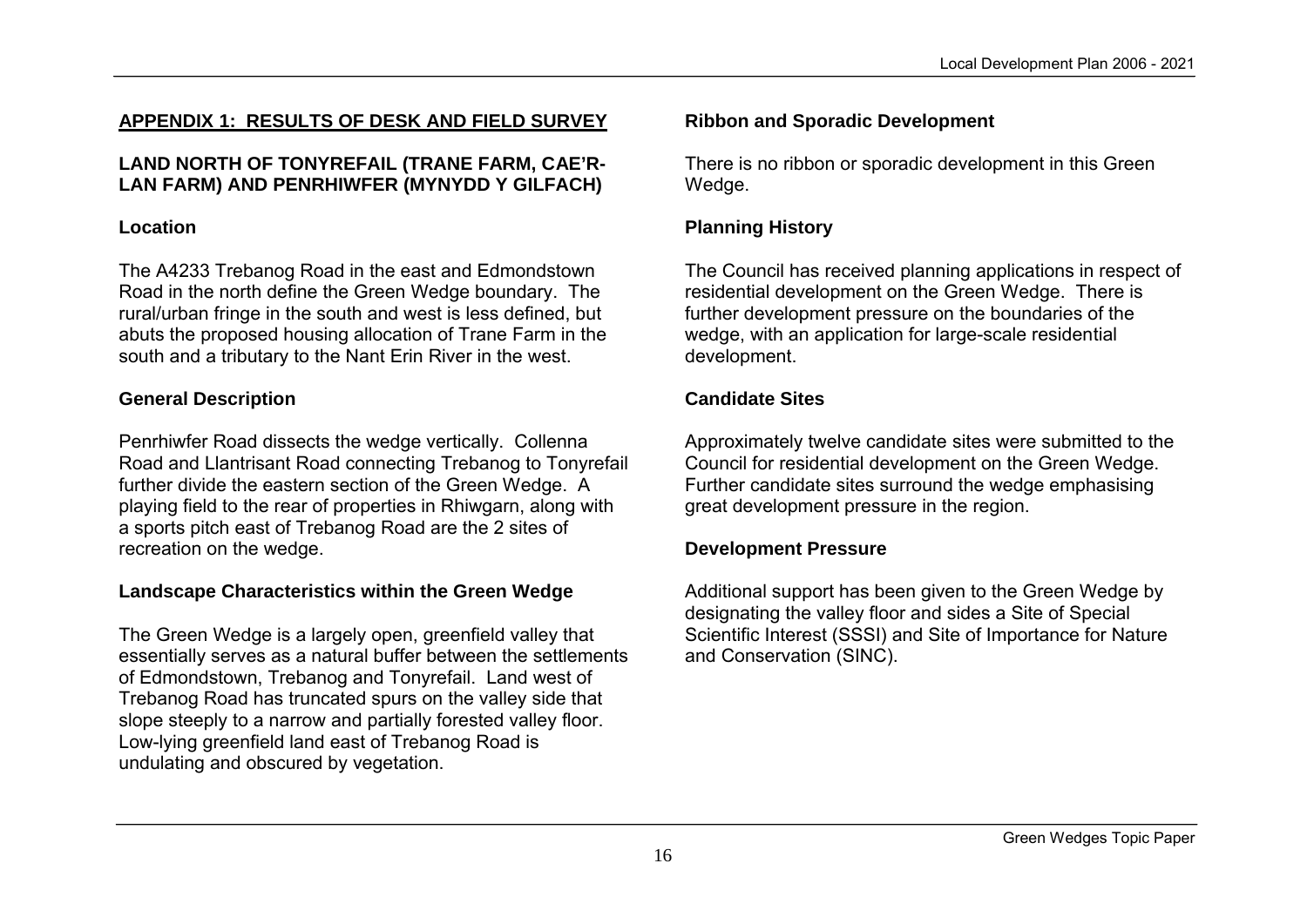#### **LAND BETWEEN PENRHYS (INCLUDING PENRHYS CEMETERY) AND TYLORSTOWN**

#### **Location**

Penrhys Road in the south and Heol Pendyrus Road in the west define the Green Wedge boundary. The northern boundary stops adjacent to a former housing estate in Hendrefadog, while the eastern boundary runs parallel to the rear of residential properties in Parry Street, Tylorstown.

#### **General Description**

The Green Wedge slopes down the mountainside to the settlement of Tylorstown. The topography is reminiscent of a disused quarry, with a cemetery on the southwestern section of the Green Wedge.

#### **Landscape Characteristics within the Green Wedge**

The mountainside acts as a natural barrier between the settlements of Penrhys and Tylorstown. The community of Penrhys is elevated on the mountainside and is highly visible from the surrounding settlements of Ystrad, Llwynypia and Tylorstown. The land contains a mixture of vegetation types from low-lying grassland to parcels of dense forestry.

#### **Ribbon and Sporadic Development**

There is no ribbon or sporadic development in this Green Wedge.

#### **Planning History**

There are currently no planning applications on the Green Wedge. However, there is evidence of development pressure outside its boundaries with an application for residential development on land at Hendrefadog that abuts the northeast boundary of the wedge.

#### **Candidate Sites**

The Council has not received any candidate sites on the Green Wedge, however there is evidence of development pressure outside its boundaries with two-candidate site submitted in respect of residential development.

#### **Development Pressure**

With development pressure in the area, the Green Wedge has been given additional support through a SINC designation.

## **LAND BETWEEN PENRHYS AND LLWYNYPIA**

#### **Location**

The Green Wedge is bound in the south and east by a public footpath. The B4512 Penrhys Road creates a defensible boundary in the north, while the former hospital ground in Llwynypia and the rear of properties in Tyntla Park define the western boundary.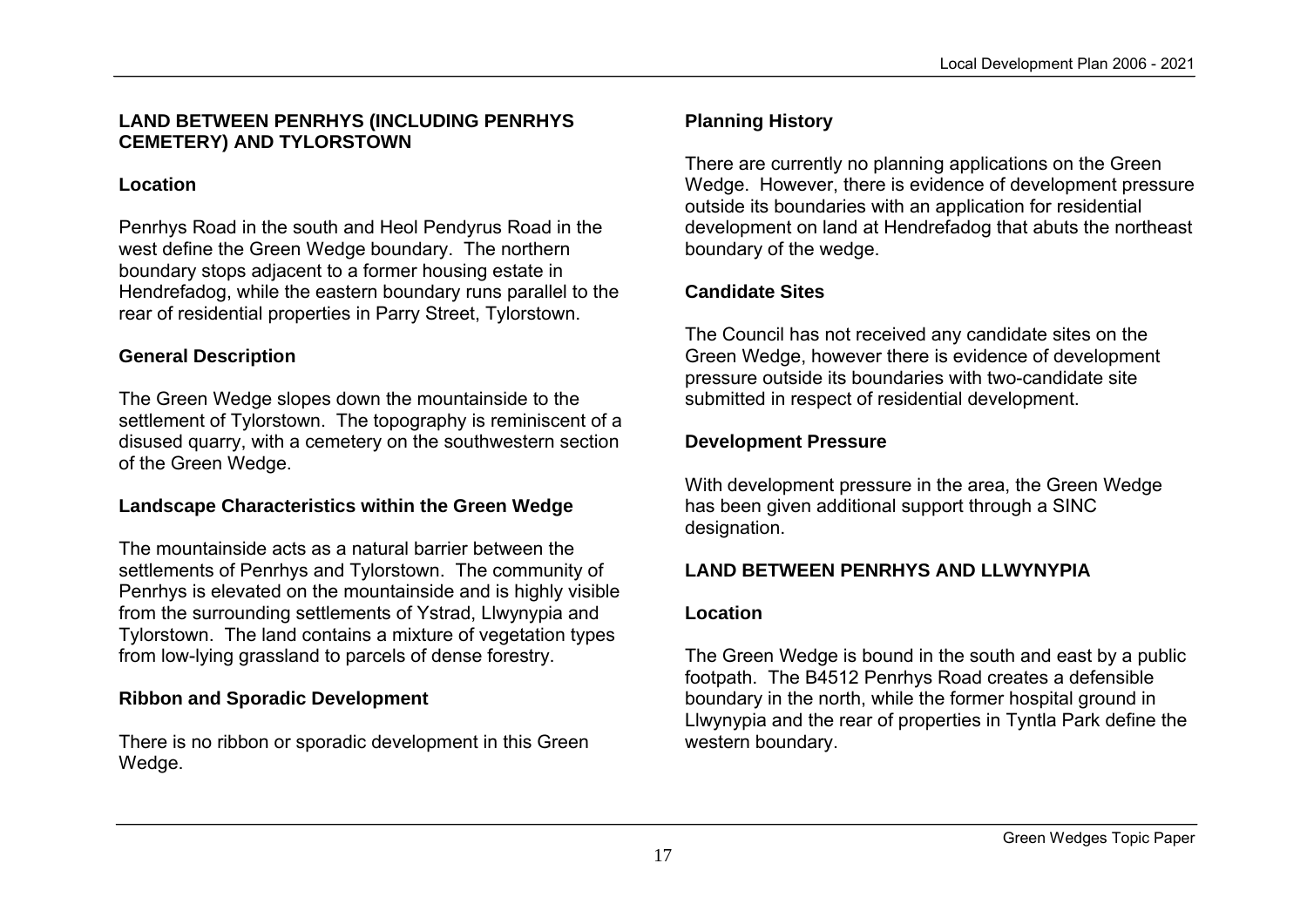## **General Description**

The Green Wedge slopes down the mountainside to Llwynypia. By restricting the development of land either side of Penrhys through Green Wedge designations, the settlement of Penrhys will be protected from future coalescence.

## **Landscape Characteristics within the Green Wedge**

The topography of the Green Wedge acts as a natural barrier between the settlements of Penrhys and Llwynypia with disused quarries and tips on-site. Most of the land is open with low-lying vegetation.

## **Ribbon and Sporadic Development**

There is no ribbon or sporadic development in this Green Wedge.

## **Planning History**

There is an application on the Green Wedge for improved infrastructure communications. However, there is evidence of development pressure on the boundaries of the green wedge with an application for residential development on the former Llwynypia Hospital site.

## **Candidate Sites**

Five candidate sites were submitted to the Council in respect of residential development on the Green Wedge. Not only is

there great development pressure on the land, but also on its boundaries, with two candidate sites outside the western fringe.

#### **Development Pressure**

To support the Green Wedge and alleviate development pressure the whole of the Green Wedge has been designated a SINC.

#### **LAND BETWEEN ABERNANT (INCLUDING ABERNANT GOLF COURSE) AND CWMBACH**

#### **Location**

The open topography of the flat valley floor creates a defensible boundary to the Green Wedge in the south. The settlements of Abernant in the west and Cwmbach in the east further define the boundaries. The northern fringe of the Green Wedge runs parallel to a dismantled railway line.

## **General Description**

A large area of the Green Wedge is situated on Abernant Golf Course, with Cwmbach Road dissecting the lower half of the allocation. Disused tips and an informal footpath separate the golf course from the remainder of the Green Wedge in the south.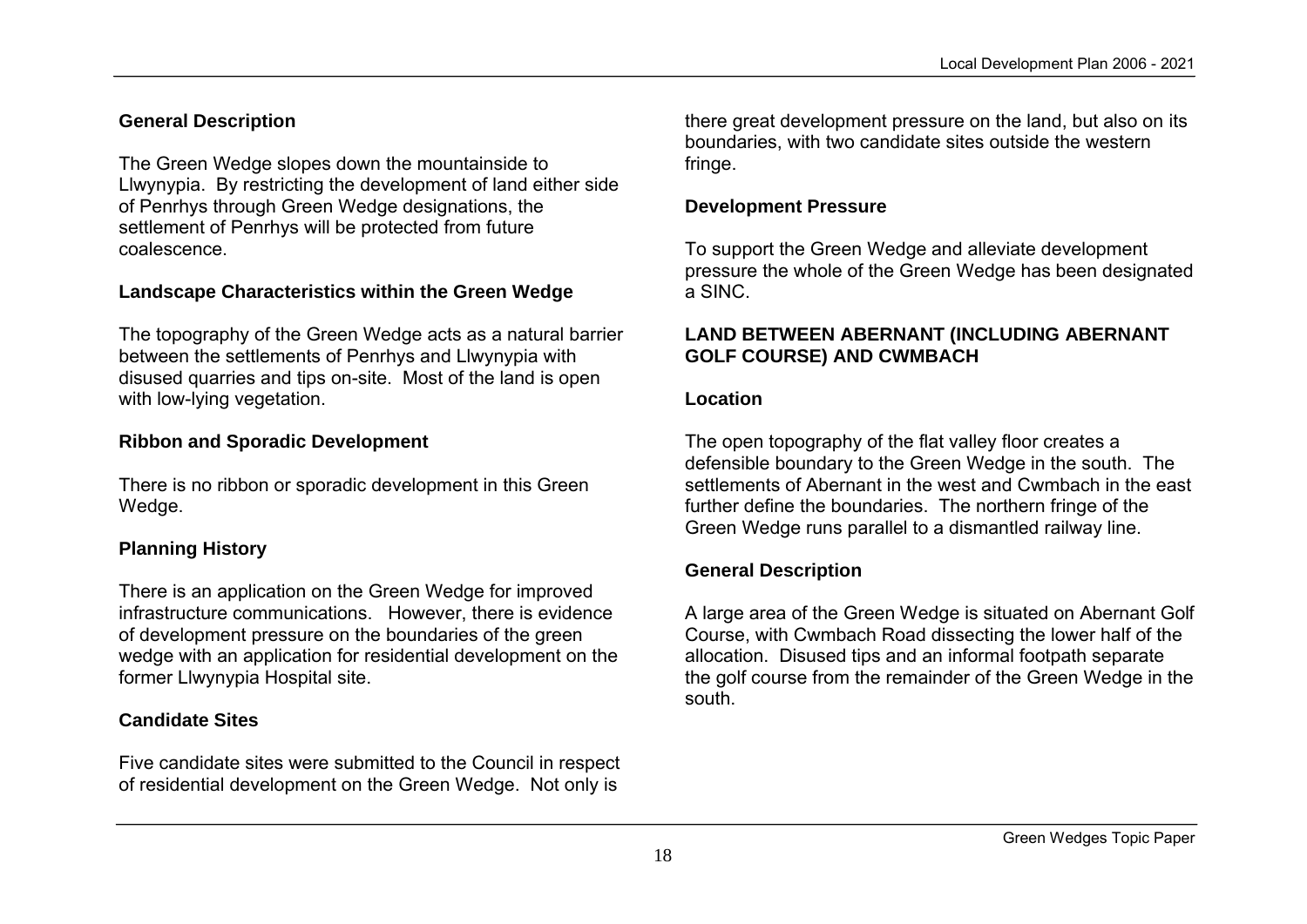# **Landscape Characteristics within the Green Wedge**

The Green Wedge slopes down to Cwmbach Road with linear vegetation encircling the low-lying grassland of the golf course. Other outdoor activities on the wedge include a children's playing field, sports pitch and allotment gardens. The only enclosed area of land is between the golf course and Cwmbach Road.

# **Ribbon and Sporadic Development**

There is no ribbon or sporadic development in this Green Wedge.

## **Planning History**

Given that a large area of the Green Wedge is situated on a golf course there are no planning applications on the land. However, the Council has received applications for residential development outside the southwestern boundary of the wedge, signifying development pressure in the region.

## **Candidate Sites**

Five candidate sites were submitted to the Council in respect of residential development on the Green Wedge. A further eight candidate sites surround the wedge.

## **Development Pressure**

Parcels of forested land north of Cwmbach Road are Tree Preservation Order (TPO) areas. Land on the wedge

surrounding Abernant Golf Course has also been designated a SINC, both of which will give further protection to the status of the Green Wedge.

#### **LAND BETWEEN FERNHILL AND MOUNTAIN ASH, INCLUDING VICTORIA PLEASURE PARK**

#### **Location**

Aberdare Road clearly defines the northern boundary of the Green Wedge. The settlements of Fernhill in the west and Mountain Ash in the east further define the boundaries. The southern fringe runs parallel to the natural commencement of the mountainside.

## **General Description**

The Green Wedge is divided into three distinct areas and includes an active allotment, cemetery and sports pitch.

## **Landscape Characteristics within the Green Wedge**

The Green Wedge creates a visual break in the built environment between the settlements of Fernhill and Mountain Ash. On land that slopes to the north, there is a self-contained cemetery that abuts residences in Fernhill. West of Mountain Ash is a sports pitch that is detached from the cemetery by an allotment garden. Running horizontally to the south of all three-land uses is an additional disused allotment at the mountain base.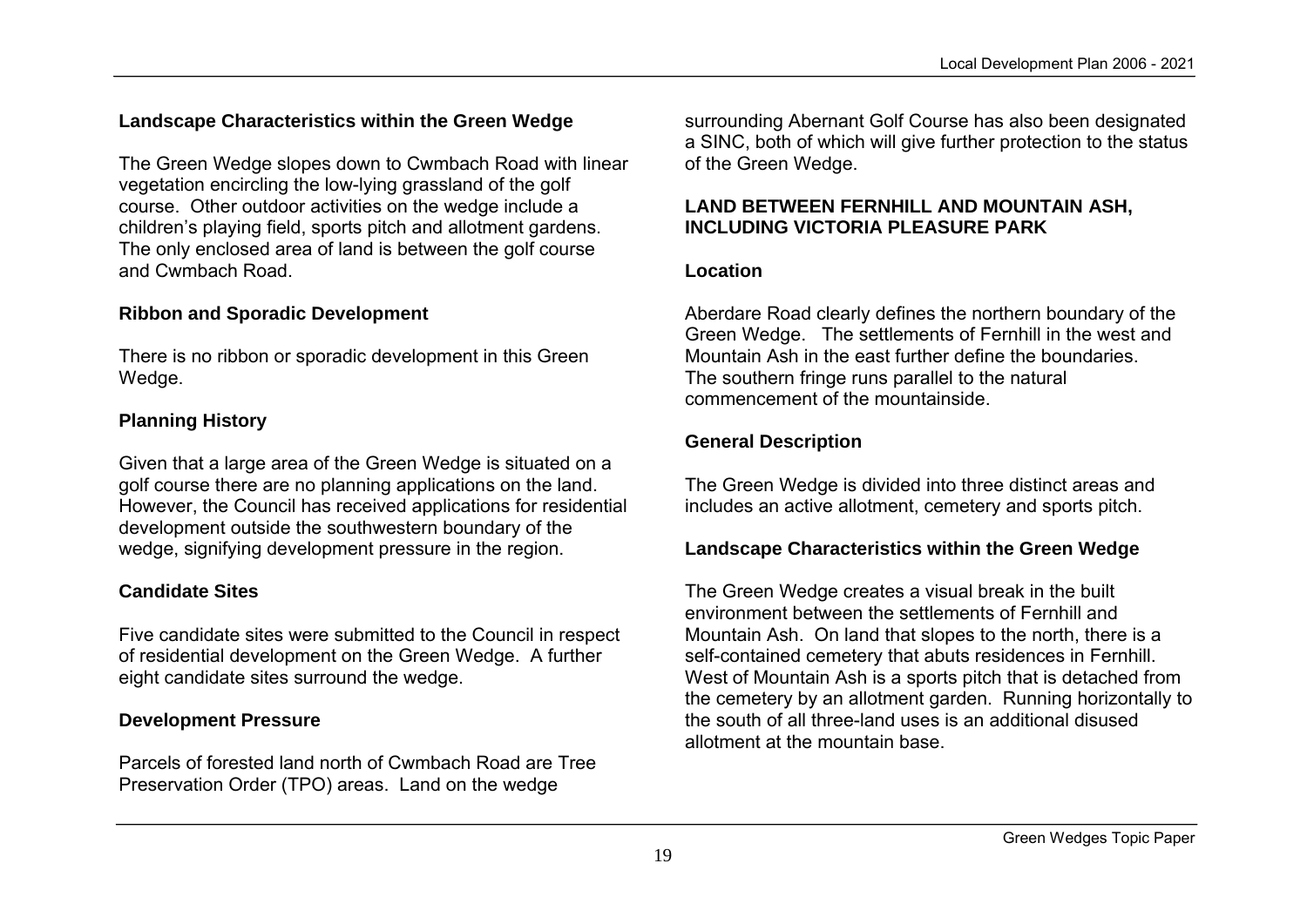#### **Ribbon and Sporadic Development**

There is no ribbon or sporadic development in this Green Wedge.

#### **Planning History**

The Council has received planning applications on the Green Wedge for residential development and the upgrading of the sports pitch. Outside the boundaries of the wedge, a number of applications relate to existing dwellings.

#### **Candidate Sites**

One candidate site was submitted to the Council for residential development on the Green Wedge. No candidate sites were submitted in the immediate vicinity.

#### **Development Pressure**

To support the Green Wedge land adjacent to its western boundary has been designated a SINC.

#### **LAND NORTHEAST OF COED Y CWM AND GROVER'S FIELD (ABERCYNON)**

#### **Location**

The railway line in the west and the old A470 Cilfynydd Road in the east bind the Green Wedge. The dismantled railway line and residences in Grover's Field define the northern

boundary, while the course of the River Taf identifies the southern fringe.

## **General Description**

The Abercynon Road dissects the Green Wedge and a small number of grouped buildings occupy an open, low-lying area of grassland.

## **Landscape Characteristics within the Green Wedge**

The River Taf encircles the open grassland fields on the western half of the Green Wedge. Land running parallel to Cilfynydd Road is less open, due to parcels of dense vegetation.

#### **Ribbon and Sporadic Development**

There is no ribbon or sporadic development in this Green Wedge.

## **Planning History**

The Council has not received an application for development on the Green Wedge. However, the development of housing in Grover's Field signifies development pressure in the region.

#### **Candidate Sites**

Five candidate sites were submitted to the Council for development on the Green Wedge. A further candidate site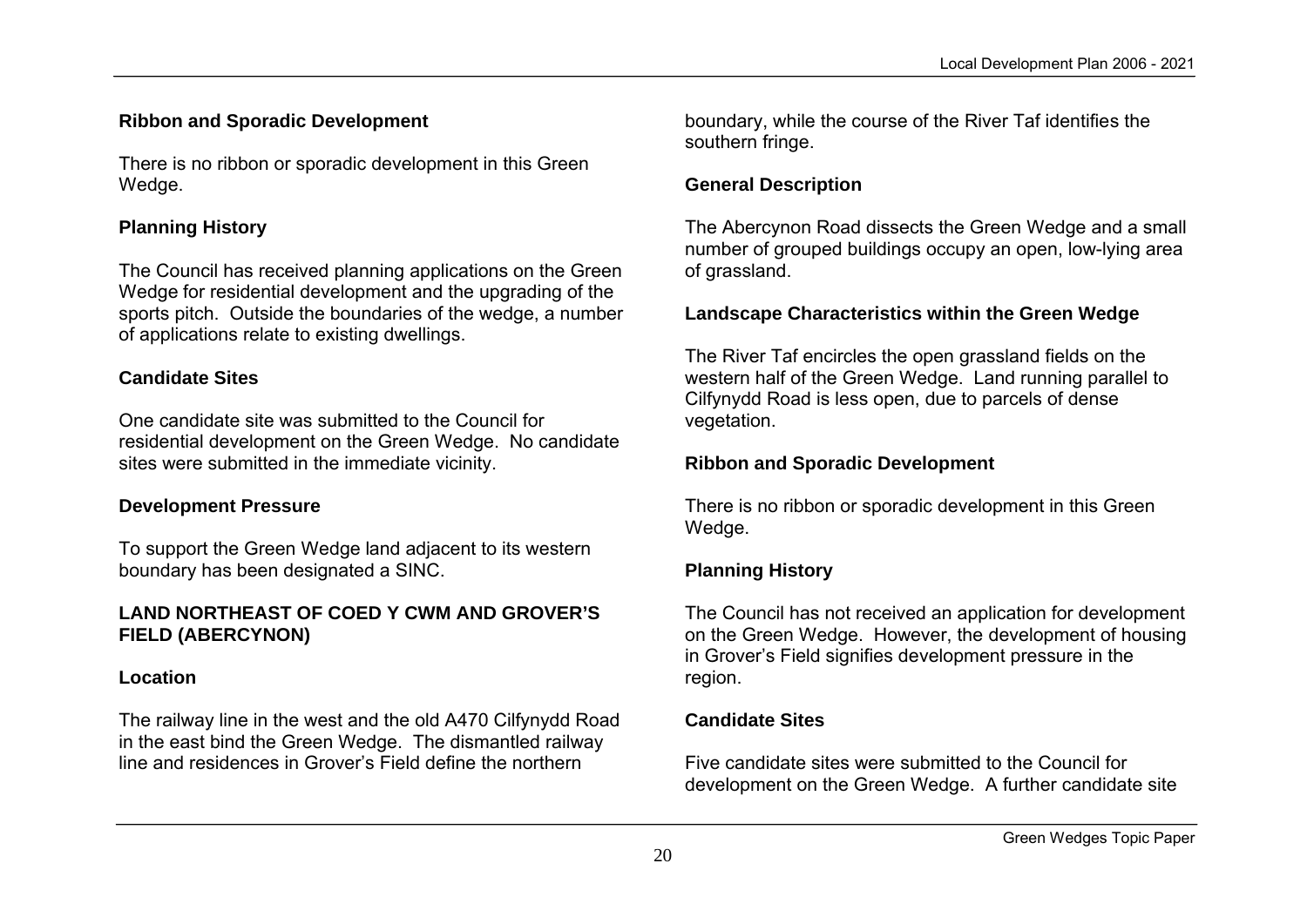was submitted outside the boundary of the Green Wedge as an extension to Grover's Field.

#### **Development Pressure**

Land within and adjacent to the Green Wedge has been given extra protection by designating the area a SINC.

#### **LAND BETWEEN PENYWAUN AND CWMDARE / TRECYNON**

#### **Location**

The A4059 Hirwaun Road creates a clearly defensible boundary to the north of the Green Wedge. The eastern boundary is less defined, but runs adjacent to the built settlements of Trecynon and Cwmdare. The southern and western limits of the Green Wedge adjoin field boundaries.

#### **General Description**

The majority of the Green Wedge is located on Trecynon Cemetery and includes an open area of grassland to the rear of properties in Maesgwyn, Cwmdare.

#### **Landscape Characteristics within the Green Wedge**

This open area of land creates a break in the urban form between the settlements of Trecynon, Penywaun and Cwmdare. The grassland of the cemetery slopes gently from south to north and is fairly open apart from a line of closelyknit trees that define the cemeteries boundaries, internal

footpaths and roads. The wedge is dissected horizontally by the B4275 Cemetery Road and includes a large expanse of low-lying fields to the south of the caravan park.

#### **Ribbon and Sporadic Development**

There is ribbon development on the Green Wedge from a series of properties fronting the B4275.

## **Planning History**

Given that most of the Green Wedge is on a cemetery the Council has not received planning applications on the land. However, there is development pressure on the boundaries of the wedge with applications in respect of residential development.

## **Candidate Sites**

One candidate site was submitted to the Council for development on the Green Wedge. A further four candidate sites were submitted outside its boundary, emphasizing development pressure in the region.

#### **Development Pressure**

Further protection has been given to land outside the boundaries of the Green Wedge through SINC designations.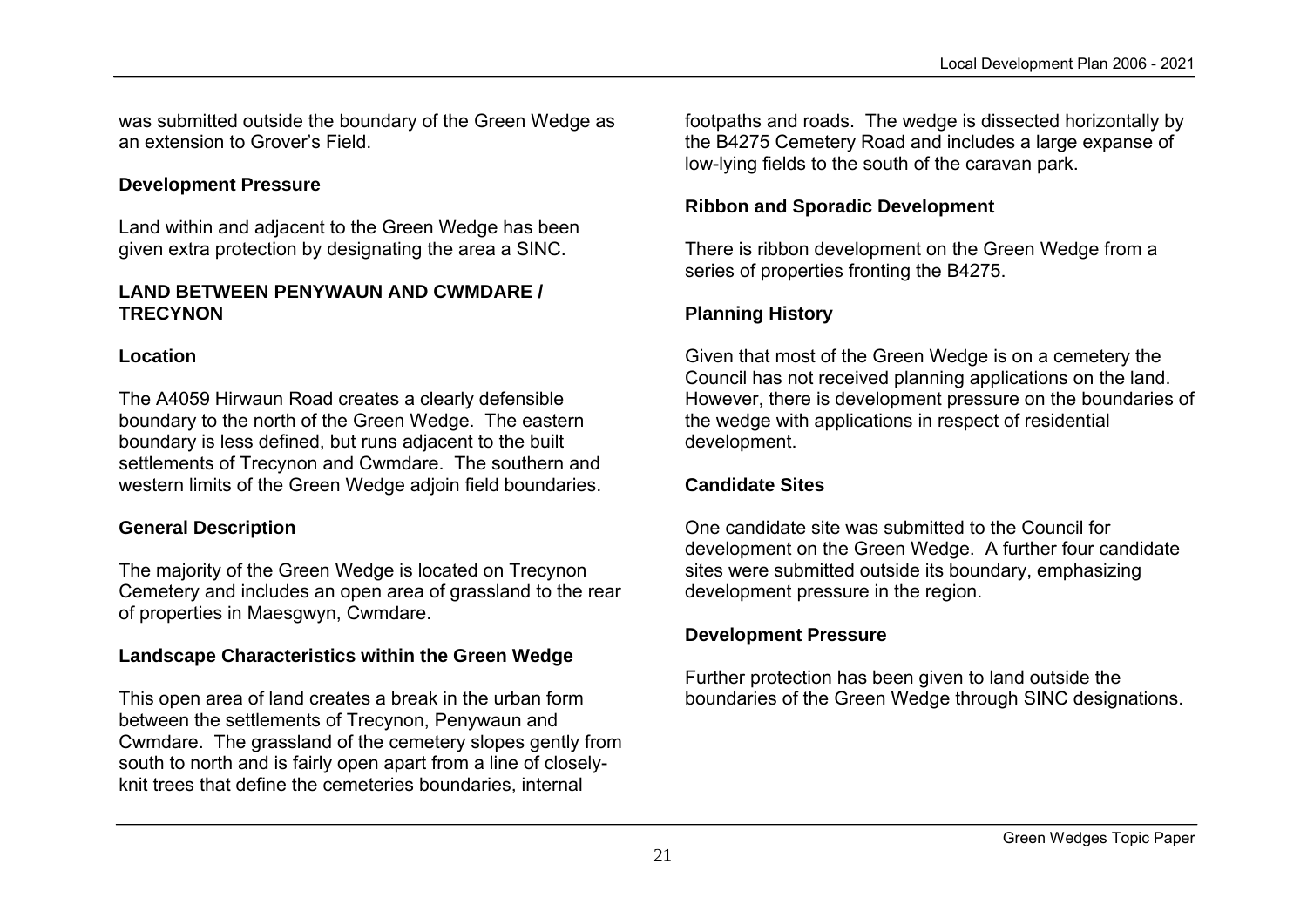#### **LAND BETWEEN GILFACH GOCH / HENDREFORGAN AND PARC EIRIN (TONYREFAIL)**

#### **Location**

The Green Wedge runs adjacent to the properties of Hendreforgan in the north and is bound by a dismantled railway line in the south and west. The eastern boundary is clearly defined by residences in Mountain View and Birchwood Drive, Tonyrefail.

#### **General Description**

A linear road off the A4093 to Griffin Inn and Parc Eirin vertically dissects the wedge. Meadow Cottage is the only dwelling on the designation.

#### **Landscape Characteristics within the Green Wedge**

The openness of the green wedge creates a visual barrier between the settlements of Tonyrefail and Gilfach Goch and protects the identity of Hendreforgan. The greenfield land slopes from Gilfach Road in the north to the dismantled railway in the south and consists of open, gently undulating fields with tributaries flowing across the land.

#### **Ribbon and Sporadic Development**

There is no ribbon or sporadic development in this Green Wedge.

#### **Planning History**

The Council has received planning applications on the Green Wedge for residential development. There is also evidence of development pressure outside the boundaries of the Green Wedge with an application for mixed-use development.

## **Candidate Sites**

Approximately seven candidate sites were submitted to the Council in respect of residential development on the Green Wedge. A further four candidate sites were submitted outside the boundary.

#### **Development Pressure**

Support has been given to the southwesterly section of the Green Wedge by designating land a SINC.

#### **LAND BETWEEN PARC EIRIN (TONYREFAIL) AND TY'N Y BRYN / GELLI SEREN (TONYREFAIL)**

#### **Location**

Both the B4278 Gilfach Road and Tonyrefail Secondary School define the northern boundary of the Green Wedge. The southern boundary follows the peak of the mountainside, which abuts residences north of Cwm Hyfryd, Thomastown. The eastern fringe is distinguished by the rear of residential properties in Nant Eirin, Ty'n-y-bryn, while the western boundary of the wedge runs adjacent to a walking and cycling track.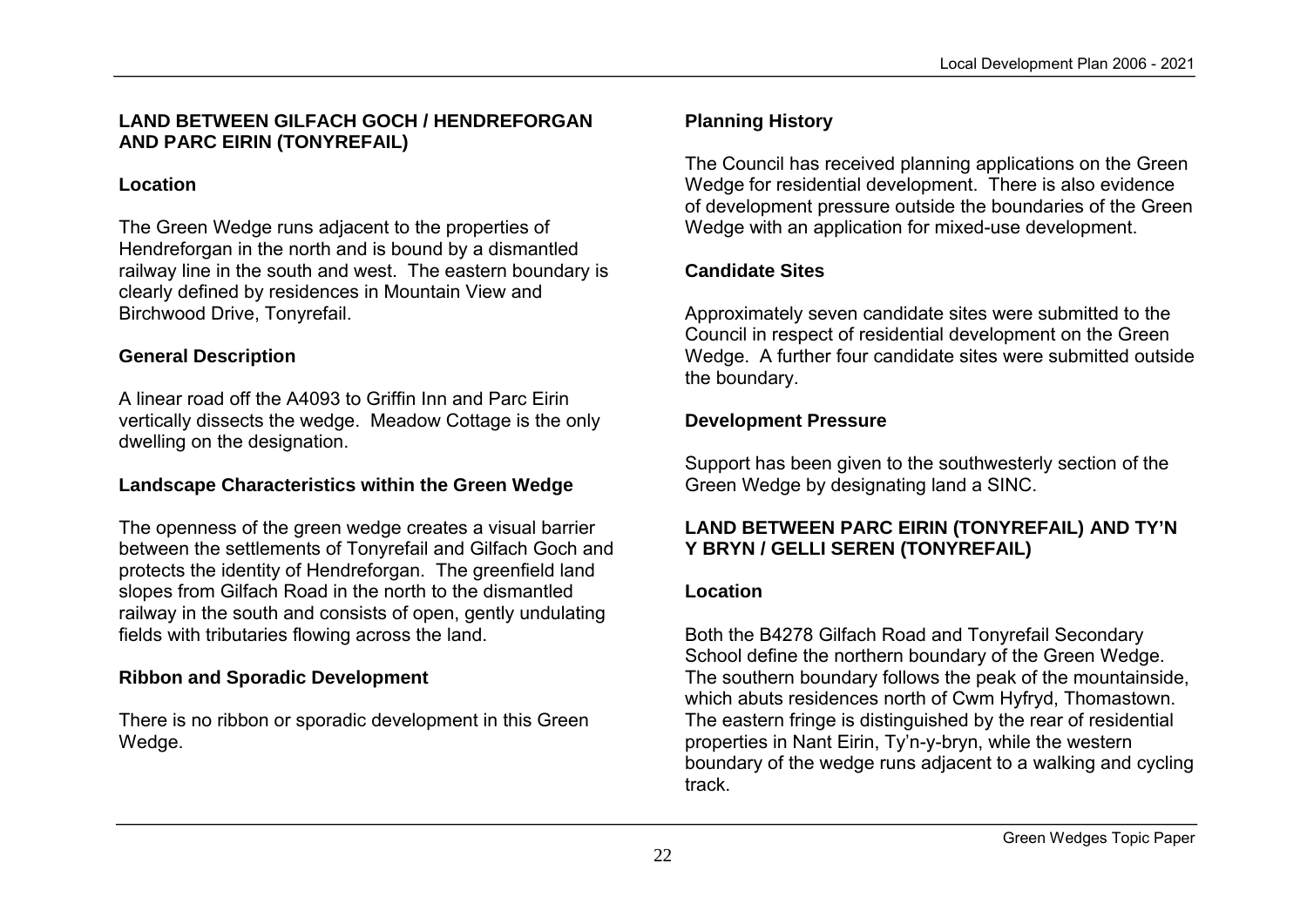## **General Description**

The A4093, Nant Erin River and a walking and cycling path dissect the wedge horizontally. An allotment and sports pitch are also located on the designation.

#### **Landscape Characteristics within the Green Wedge**

The purpose of the Green Wedge is to maintain a visual break between the built areas of Parc Eirin, Ty'n-y-bryn and Thomastown. The horizontal dissection of the wedge generates three distinct areas that include open playing fields in the north, undulating and vegetated land surrounding Nant Eirin River and the allotments, with forested mountainside in the south.

#### **Ribbon and Sporadic Development**

There is no ribbon or sporadic development in this Green Wedge.

#### **Planning History**

The Council has not received any planning applications on the Green Wedge. However, there is evidence of development pressure outside the boundaries with an application for residential development on Padfield Industrial Estate.

#### **Candidate Sites**

One candidate site was submitted to the Council in respect of residential development on the Green Wedge. A further candidate site was proposed for development outside its boundary.

#### **Development Pressure**

Support has been given to land in the southern boundary of the Green Wedge by designating land in a SINC.

#### **LAND BETWEEN LLANHARAN, LANHARRY AND PONTYCLUN**

#### **Location**

Part of the A473 and the dismantled railway line define the northern boundary of the Green Wedge, whilst the M4 motorway creates a defensible boundary in the south. The built settlements of Pontyclun, Brynsadler and Talbot Green define the eastern boundary, whilst the County Borough boundary between Rhondda Cynon Taf and Bridgend defines the western boundary.

## **General Description**

This large designation is on countryside surrounding the eastern and western boundaries of Strategic Site 9 – Former OCC Site Llanilid, Llanharan.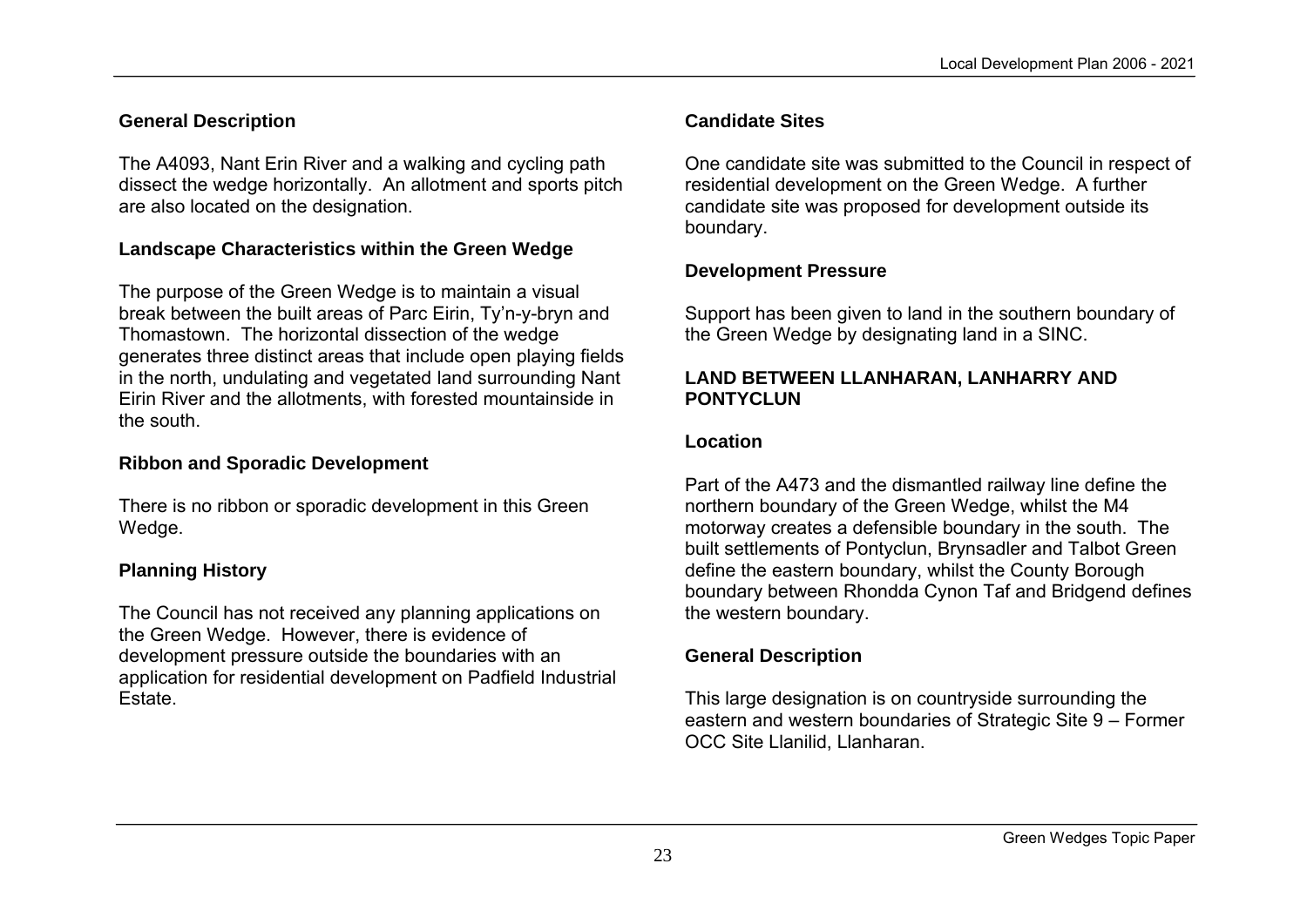## **Landscape Characteristics within the Green Wedge**

The rural character of the Green Wedge creates a very clear divide between the built settlements of Llanharan and Llanharry. Given that the designation covers a significant area of land, a variety of vegetation types, densities and land gradients are on the Green Wedge.

#### **Ribbon and Sporadic Development**

There is sporadic development on the Green Wedge due to the location of numerous residential and farmhouse dwellings.

## **Planning History**

Due to the large size of the Green Wedge a number of planning applications have been submitted on the designation and are within close proximity to the outside of the boundaries.

#### **Candidate Sites**

Approximately 17 candidate sites were proposed for development on the Green Wedge. A large number of candidate sites were also submitted in close proximity to its boundaries, signifying development pressure in the region.

#### **Development Pressure**

In an area of development pressure the Green Wedge is given extra support by designating parcels of land in a SINC.

## **LAND BETWEEN LLANTRISANT AND BEDDAU (BRYNTEG)**

#### **Location**

The rural-urban fringe of the Green Wedge is clearly distinguished by the settlement of Beddau in the northeast and Llantrisant in the southwest. The northern and southern limits of the designation follow field boundaries.

## **General Description**

Cowbridge Road horizontally dissects the Green Wedge. There is also a well-maintained allotment and residential properties on the designation.

## **Landscape Characteristics within the Green Wedge**

The Green Wedge is an open area of low-lying farmland that creates a visual break between the built settlements of Beddau and Llantrisant. Undulating fields south of Cowbridge Road contain tributaries that flow into Nant Cymdda-bach River.

## **Ribbon and Sporadic Development**

There is sporadic development on the Green Wedge from properties north of Cowbridge Road.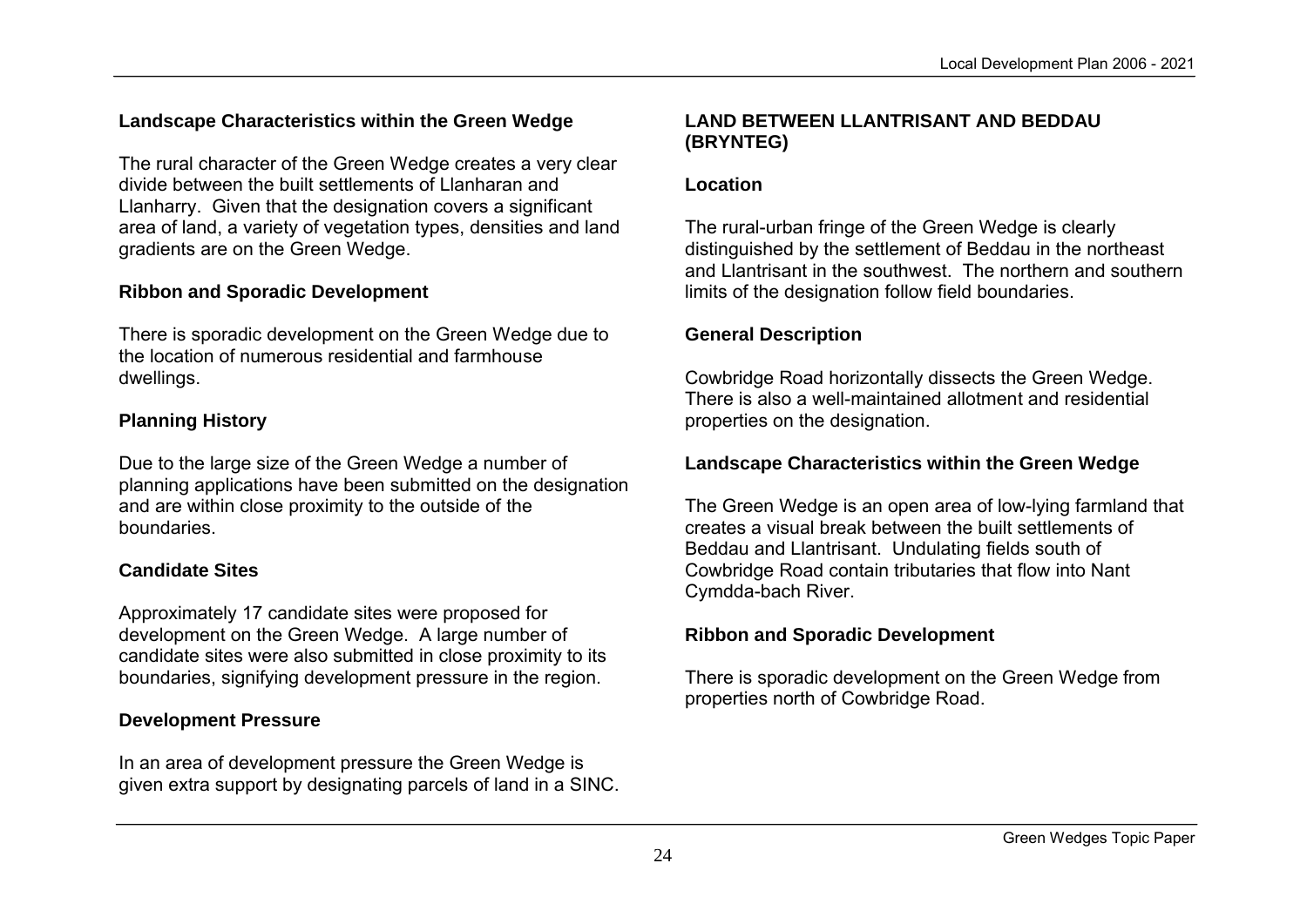# **Planning History**

The Council has received an application on the Green Wedge in relation to existing residential development.

## **Candidate Sites**

No candidate sites were submitted for development on the Green Wedge. However, approximately six candidate sites are located in close proximity outside the boundary.

## **Development Pressure**

The whole of the Green Wedge is in a Conservation Area. Outside the southern boundaries of the wedge parcels of land are in TPO areas.

## **LAND BETWEEN BEDDAU / TYNANT AND LLANTWIT FARDRE (CROWN HILL) / CHURCH VILLAGE**

## **Location**

Croescade Road defines the northern boundary of the Green Wedge, while the A473 Llantrisant Road creates a defensible boundary in the south. The rural/urban fringe is distinguished by the settlements of Beddau in the west and Church Village in the east.

## **General Description**

The open land of the Green Wedge is vertically dissected by Crown Hill and the B4595. The former freight line between Pontyclun and Beddau, which travels along the western

boundary of the Green Wedge, is proposed for the introduction of passenger services in the Deposit Draft Local Development Plan. Residential properties are also located on the Green Wedge.

## **Landscape Characteristics within the Green Wedge**

The wedge creates a green barrier between the settlements of Beddau and Church Village. The northern section of the wedge is open, undulating farmland that slopes down to Llantrisant Road in the south. Land south-west of the B4595 is less open due to parcels of forested land.

## **Ribbon and Sporadic Development**

There is ribbon development on the Green Wedge from properties fronting Crown Hill.

## **Planning History**

Most planning applications on the Green Wedge and just outside its boundary and relate to existing residential development.

## **Candidate Sites**

Approximately 7 candidate sites have been submitted to the Council for development on the Green Wedge. A further 3 candidate sites have been proposed for development just outside the boundary.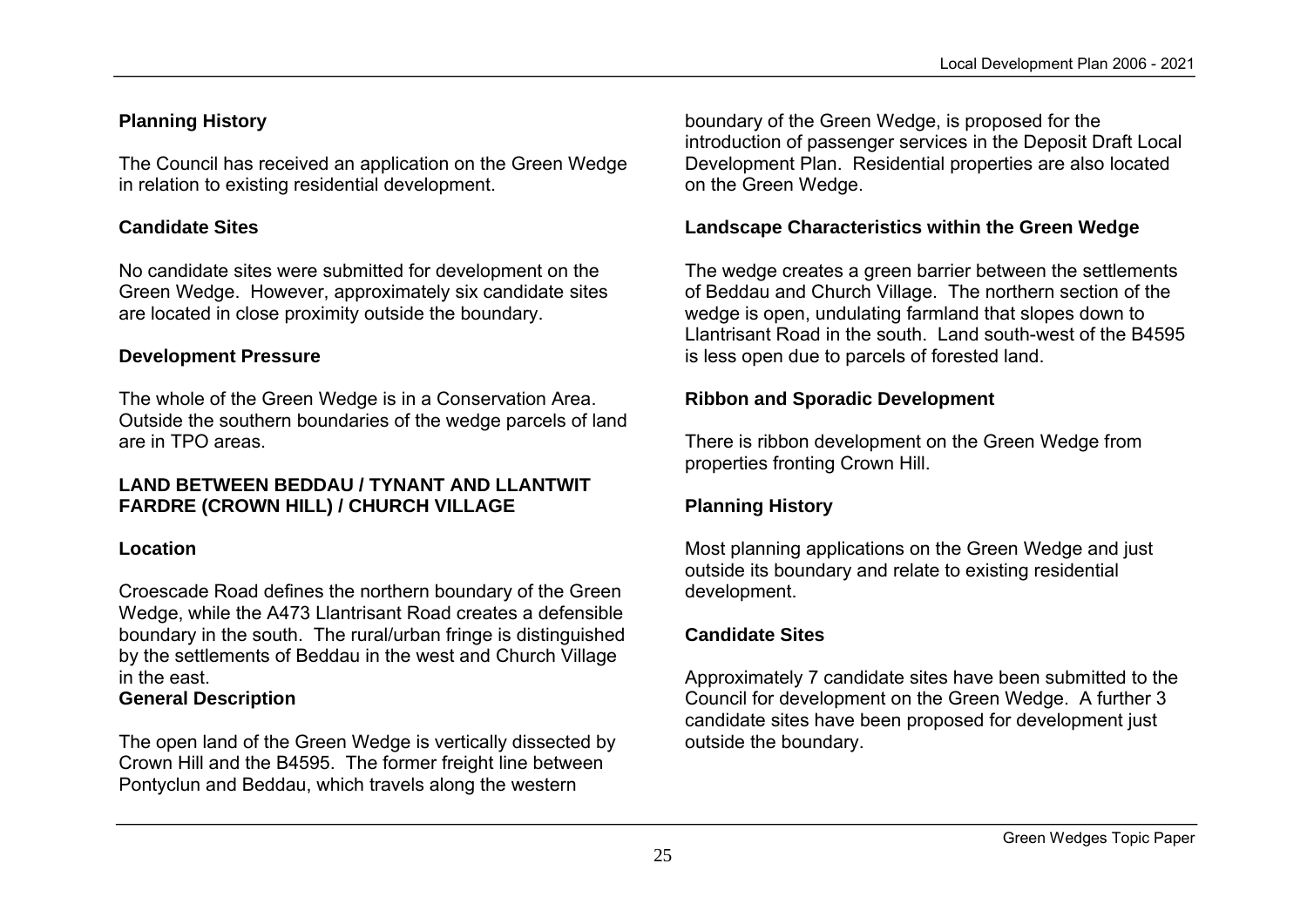## **Development Pressure**

Support has been given to the Green Wedge by designating land south of the B4595 a SINC and Tree Preservation Order (TPO) area.

## **LAND BETWEEN EFAIL ISAF AND LLANTWIT FARDRE**

## **Location**

The settlements of Church Village and Efail Isaf define the boundaries of the Green Wedge in the north and south. Station Road in the east and Heol Dowlais Road in the west create further defensible boundaries to the Green Wedge.

# **General Description**

The Green Wedge is an enclosed area of greenfield land, and contains a number of tributaries to the Nant Dowlais river.

## **Landscape Characteristics within the Green Wedge**

The Green Wedge will prevent coalescence of Efail Isaf with Llantwit Fardre and Church Village. The designation contains a mixture of vegetation types and densities.

# **Ribbon and Sporadic Development**

No ribbon or sporadic development is evident in this Green Wedge.

# **Planning History**

The route of the Church Village Bypass will pass horizontally through the Green Wedge. Applications outside the boundary of the wedge relate to existing residences in Efail Isaf and Llantwit Fardre.

# **Candidate Sites**

3 candidate sites were submitted for development on the Green Wedge. A further 11 sites were proposed for development outside to its boundaries.

## **Development Pressure**

In an area of development pressure the Green Wedge is given extra support by designating the majority of land a SINC.

# **LAND BETWEEN GLYNCOCH AND YNYSYBWL**

## **Location**

Ynysybwl Road and Daren Ddu Road bind the Green Wedge in the north and west. The rural/urban fringe is clearly distinguished by the settlement of Glyncoch in the east and Ynysybwl in the north.

# **General Description**

The open fields of the Green Wedge contain a small number of detached dwellings.